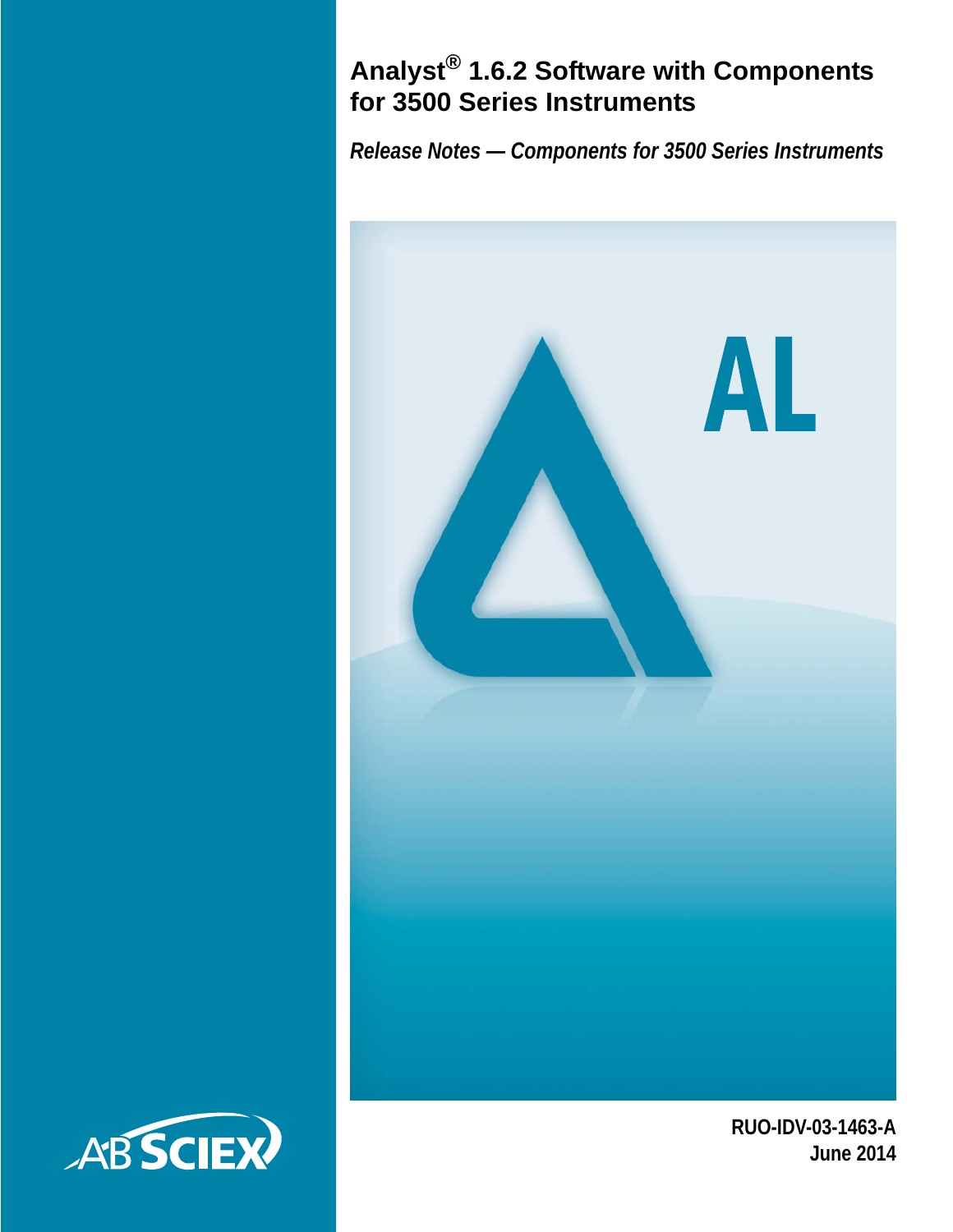This document is provided to customers who have purchased AB SCIEX equipment to use in the operation of such AB SCIEX equipment. This document is copyright protected and any reproduction of this document or any part of this document is strictly prohibited, except as AB SCIEX may authorize in writing.

Software that may be described in this document is furnished under a license agreement. It is against the law to copy, modify, or distribute the software on any medium, except as specifically allowed in the license agreement. Furthermore, the license agreement may prohibit the software from being disassembled, reverse engineered, or decompiled for any purpose. Warranties are as stated therein.

Portions of this document may make reference to other manufacturers and/or their products, which may contain parts whose names are registered as trademarks and/or function as trademarks of their respective owners. Any such use is intended only to designate those manufacturers' products as supplied by AB SCIEX for incorporation into its equipment and does not imply any right and/or license to use or permit others to use such manufacturers' and/or their product names as trademarks.

AB SCIEX warranties are limited to those express warranties provided at the time of sale or license of its products and are AB SCIEX's sole and exclusive representations, warranties, and obligations. AB SCIEX makes no other warranty of any kind whatsoever, expressed or implied, including without limitation, warranties of merchantability or fitness for a particular purpose, whether arising from a statute or otherwise in law or from a course of dealing or usage of trade, all of which are expressly disclaimed, and assumes no responsibility or contingent liability, including indirect or consequential damages, for any use by the purchaser or for any adverse circumstances arising therefrom.

#### **For research use only. Not for use in diagnostic procedures.**

The trademarks mentioned herein are the property of AB Sciex Pte. Ltd. or their respective owners.

AB SCIEX™ is being used under license.

© 2014 AB Sciex Pte. Ltd.

Printed in Canada.



AB Sciex Pte. Ltd. Blk 33, #04-06 Marsiling Ind Estate Road 3 Woodlands Central Indus. Estate SINGAPORE 739256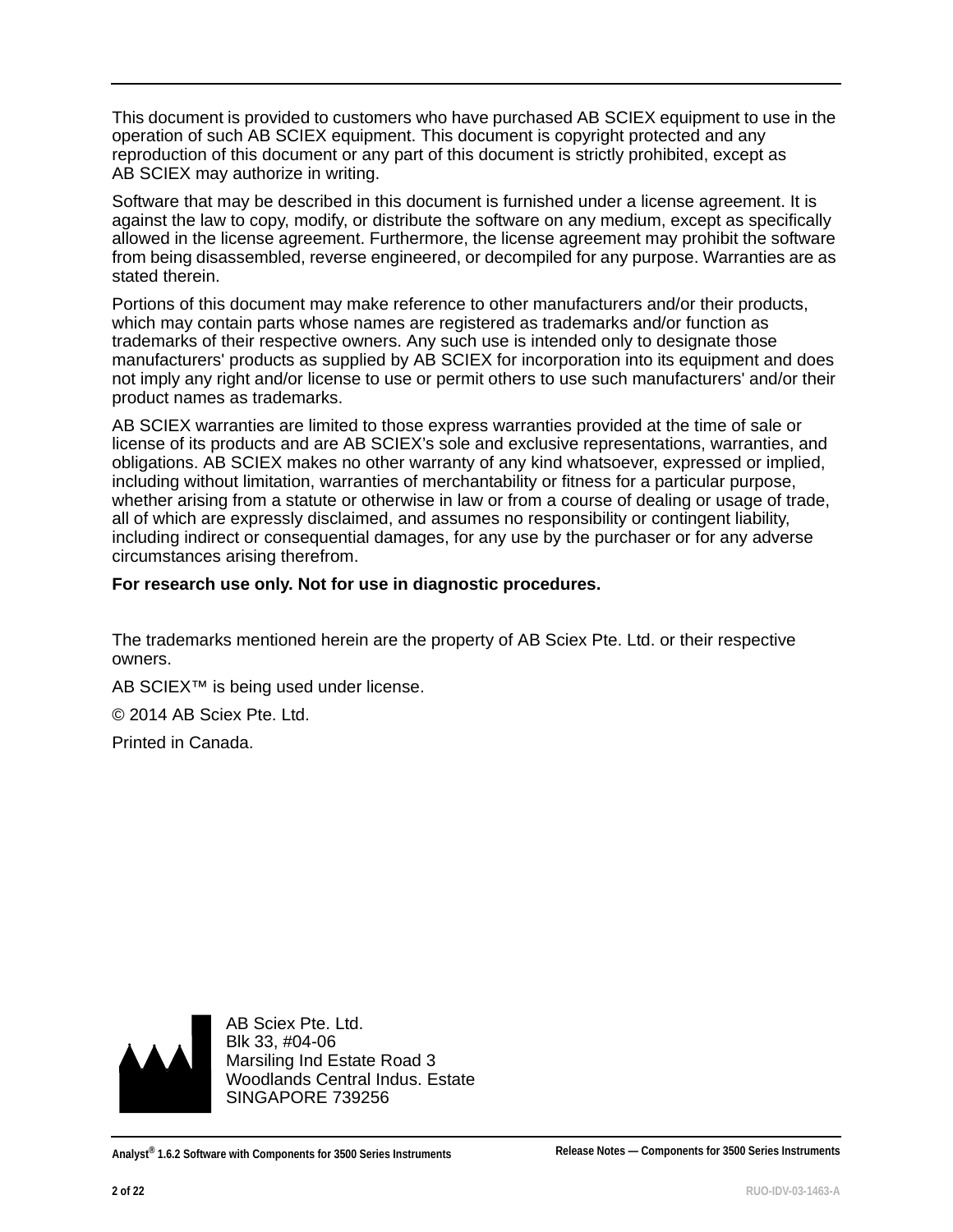| Chapter 1 Analyst 1.6.2 Software with Components for          |
|---------------------------------------------------------------|
|                                                               |
|                                                               |
|                                                               |
|                                                               |
|                                                               |
|                                                               |
|                                                               |
|                                                               |
|                                                               |
| Contents of the 3500 Series Components Web Download Package 7 |
| Install the Analyst 1.6.2 Software Components for             |
|                                                               |
|                                                               |
| Remove the Analyst 1.6.2 Software Components for              |
|                                                               |
|                                                               |
|                                                               |
|                                                               |
|                                                               |
|                                                               |
|                                                               |
|                                                               |
|                                                               |
|                                                               |
|                                                               |
|                                                               |
|                                                               |
|                                                               |
|                                                               |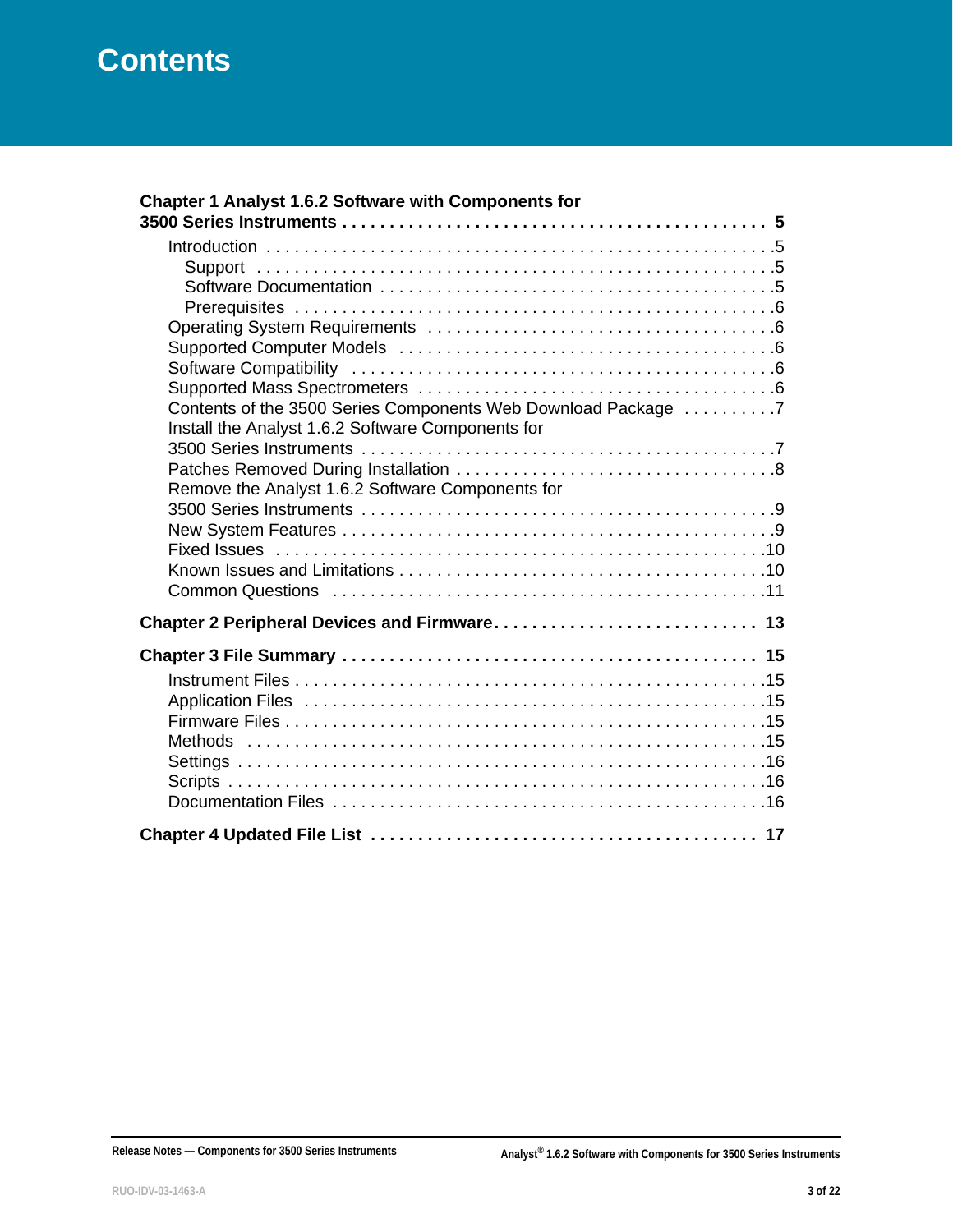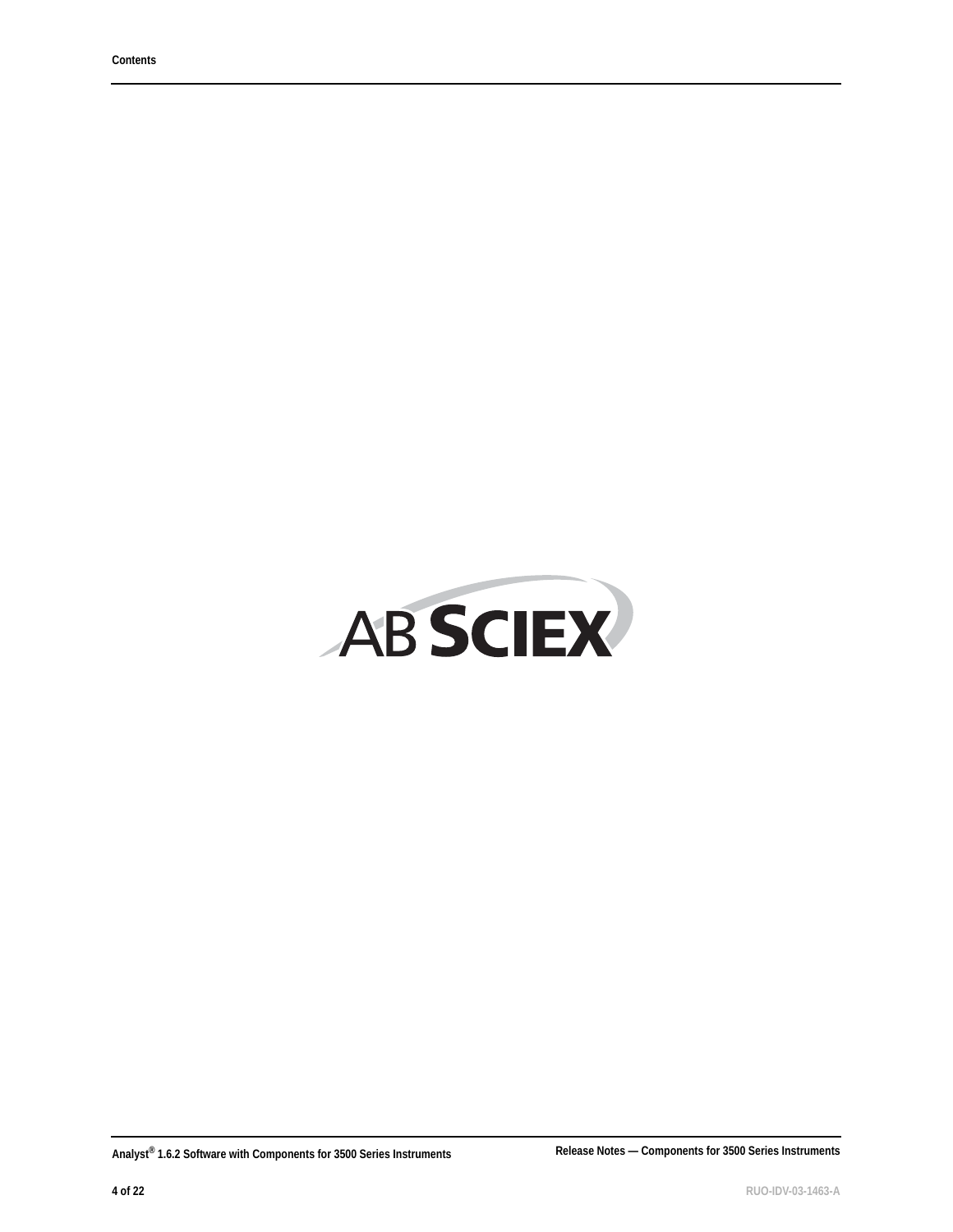# <span id="page-4-1"></span><span id="page-4-0"></span>**Introduction**

The Analyst<sup>®</sup> 1.6.2 Software with Components for 3500 Series Instruments provides support for acquisition and processing for the AB SCIEX Triple Quad™ 3500 LC/MS/MS System.

This guide provides information about and procedures for installing the Analyst 1.6.2 Software Components for 3500 Series Instruments. This guide also describes new features introduced in this version of the Analyst software as well as ways to troubleshoot possible issues.

To make sure that the software installation is successful, read [Install the Analyst 1.6.2 Software](#page-6-1)  [Components for 3500 Series Instruments on page 7](#page-6-1) of this document. For information about installing the Analyst 1.6.2 software, see the *Analyst Software Installation Guide.*

Users should use these release notes for reference as an appendix to the *Release Notes* for the Analyst 1.6.2 Software as they become familiar with the software and for future reference.

### <span id="page-4-2"></span>**Support**

At AB SCIEX, we are committed to providing the highest level of support for our Analyst software users. To obtain answers to questions about any of our products, report problems, or suggest improvements, visit www.absciex.com, or contact an AB SCIEX sales representative or Technical Support using support@absciex.com. For on-site service, support, and training, visit www.absciex.com/Support-and-Training.

### <span id="page-4-3"></span>**Software Documentation**

The software documentation is automatically installed with the software and can be found at the following locations:

- **Start menu: Programs menu > AB SCIEX > Analyst**
- **Application folder**: C:\Program Files\Analyst\Help (Windows XP and Windows 7, 32-bit operating systems)
- **Application folder**: C:\Program Files (x86)\Analyst\Help (Windows 7, 64-bit operating system)

The following new documents are created and existing ones are updated for this version of the Analyst software:

- Start > Programs menu > AB SCIEX > Analyst location
	- Release Notes Components for 3500 Series Instruments (**new**)
	- Analyst Help (**updated**)
- 3500 Customer Reference DVD
	- 3500 Series of Instruments System User Guide (**new**)
	- AB SCIEX Triple Quad™ 3500 Systems Qualified Maintenance Person Guide (**new**)
- Start > Programs menu > AB SCIEX > Analyst > Tutorials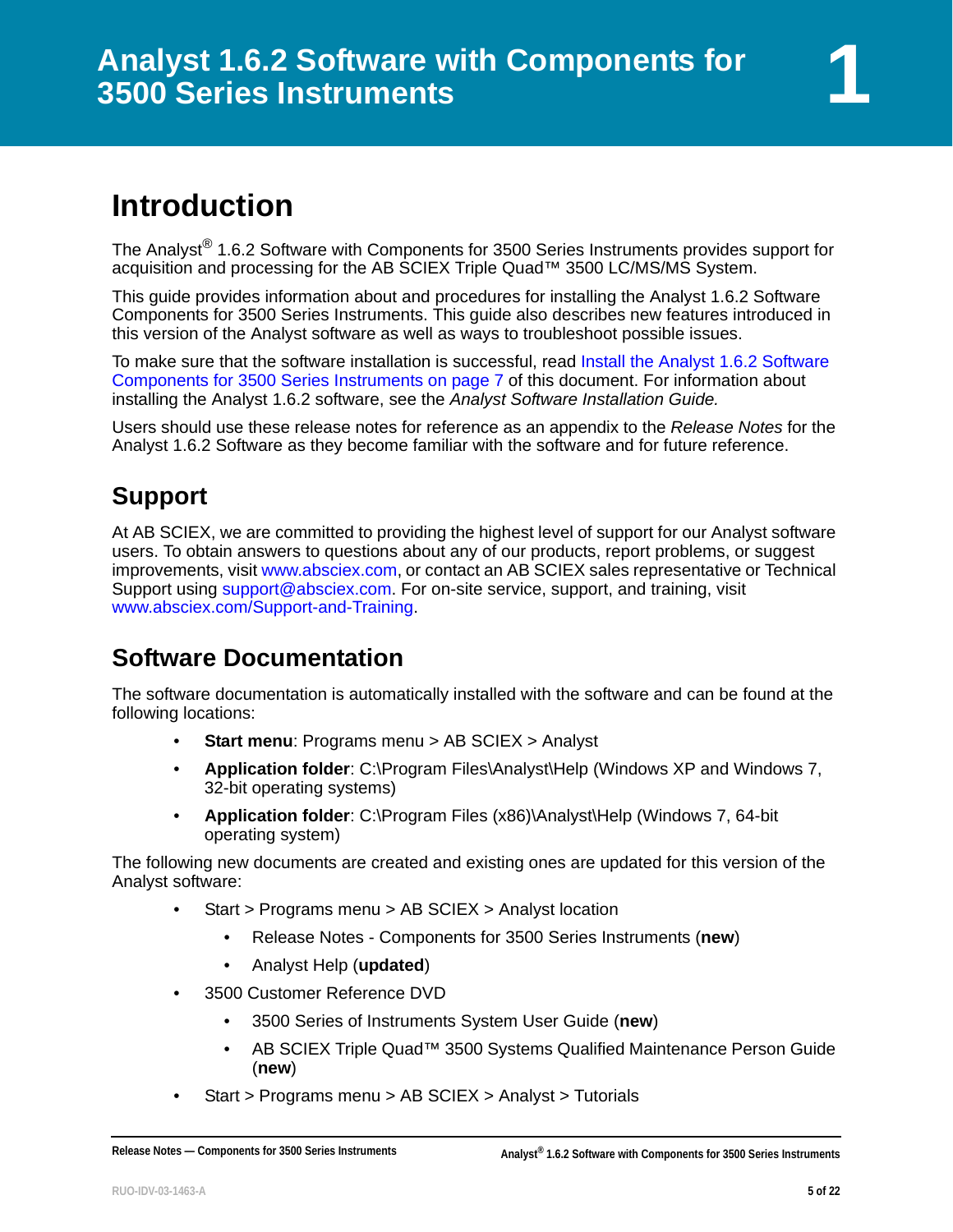- IDA Tutorial (**updated**)
- sMRM Tutorial (**updated**)

### <span id="page-5-0"></span>**Prerequisites**

- Read the *Analyst Software Installation Guide* for the Analyst 1.6.2 Software.
- Read the *Release Notes* for the Analyst 1.6.2 Software.
- Install the Analyst 1.6.2 Software on workstations where the Analyst 1.6.2 Software Components for 3500 Series Instruments will be installed.

# <span id="page-5-1"></span>**Operating System Requirements**

The Analyst 1.6.2 software with Components for 3500 Series Instruments requires one of these operating systems on a Dell Optiplex 9010 computer:

- Microsoft Windows XP SP3 (32-bit)
- Microsoft Windows 7 SP1 (32-bit)
- Microsoft Windows 7 SP1 (64-bit)

# <span id="page-5-2"></span>**Supported Computer Models**

As of the software release date, the Analyst 1.6.2 Software Components for 3500 Series Instruments has been tested and verified for compatibility with the following computer model:

• Dell Optiplex 9010

Newer systems might be available. For more information, contact an AB SCIEX sales representative.

For information about acquisition workstation and processing workstation requirements, current shipping configuration, and supported interface cards and driver versions, refer to the *Analyst Software Installation Guide* for the Analyst 1.6.2 Software.

# <span id="page-5-3"></span>**Software Compatibility**

As of this release, the following software is compatible with the Analyst 1.6.2 Software Components for 3500 Series Instruments:

• MultiQuant™ 3.0 software

<span id="page-5-4"></span>Contact an AB SCIEX sales representative or Technical Support using support@absciex.com to inquire about the compatibility of other applications.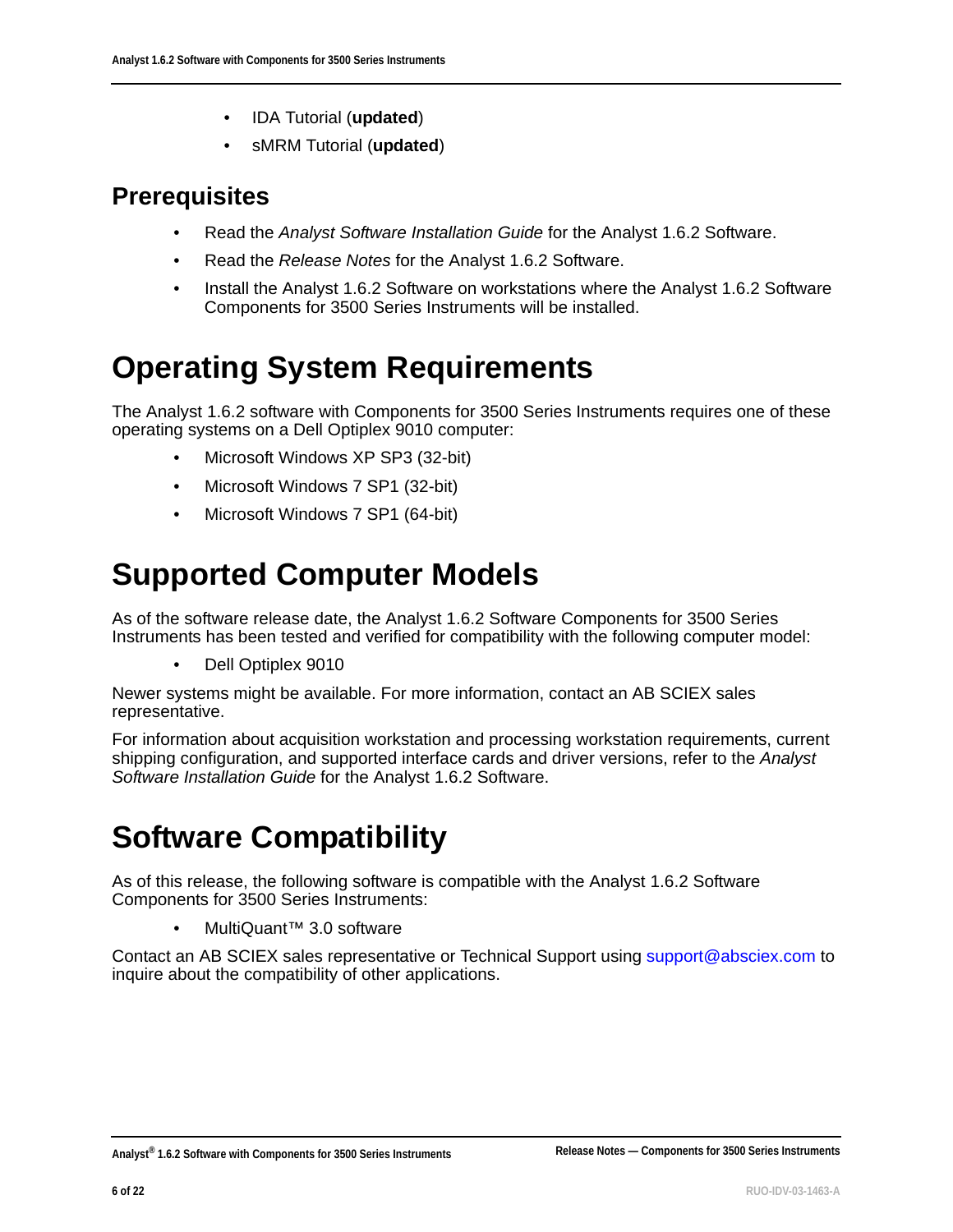## **Supported Mass Spectrometers**

*The AB SCIEX Triple Quad™ 3500 LC/MS/MS system is the only instrument supported by the Analyst 1.6.2 Software with Components for 3500 Series Instruments. Although users will be able to configure and activate hardware profiles using other mass spectrometer models, only the AB SCIEX Triple Quad 3500 LC/MS/MS system has been verified and validated using this software. The manufacturer does not recommend the use of the software with any other instrument model, and users who choose to operate the software with an unsupported mass spectrometer model do so at their own risk.*

# <span id="page-6-0"></span>**Contents of the 3500 Series Components Web Download Package**

The Analyst 1.6.2 Software Components for 3500 Series Instruments web download package (*Analyst162SoftwareComponentsfor3500-WebRelease.zip*) includes the following:

- *Analyst 1.6.2 Software Components for 3500 Series Instruments.msi*: This is the installer.
- *COMP162.cab*
- *Release Notes Components for 3500 Series Instruments.pdf*
- *setup.exe*
- Scripts folder: Contains the Convert Methods subfolder, which contains the installer for the Convert Methods script.

# <span id="page-6-1"></span>**Install the Analyst 1.6.2 Software Components for 3500 Series Instruments**

The manufacturer recommends that users perform the following procedure before installing the Analyst® 1.6.2 Software Components for 3500 Series Instruments.

#### **To prepare for the installation of the Analyst 1.6.2 Software Components for 3500 Series Instruments**

- 1. Read these release notes.
- 2. Make sure that the Analyst 1.6.2 software is properly installed. For more information, refer to the *Analyst Software Installation Guide*.



**Note:** Do not rename the existing Analyst Data folder. It is required for proper installation of the Analyst 1.6.2 Software Components for 3500 Series Instruments.

3. Make sure that all data in the Analyst Data folder is backed up safely. Backing up data is recommended prior to any software installation. For more information, refer to the *Analyst Software Installation Guide*.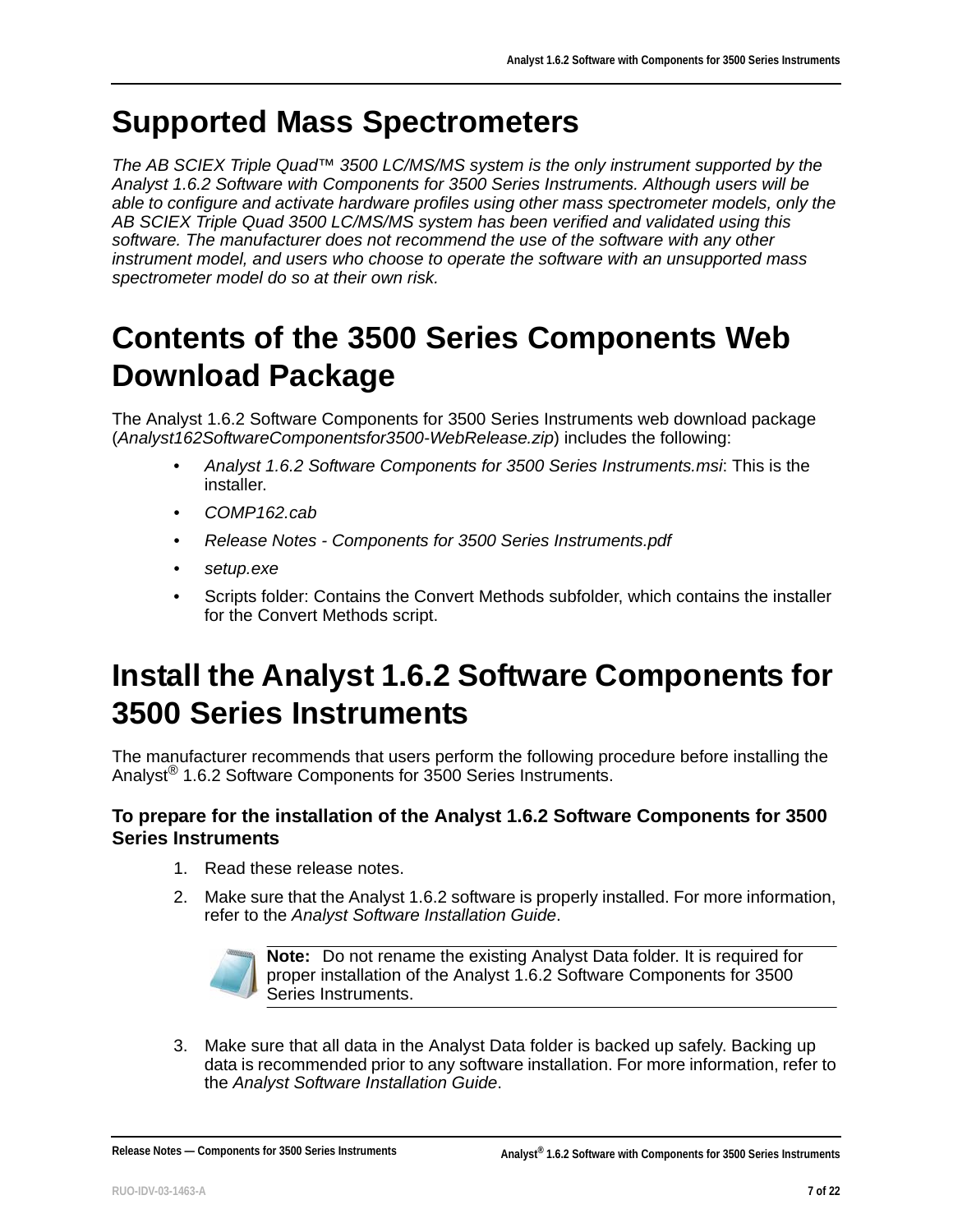- 4. Make sure that the user installing the software has Administrator privileges for the computer where this software needs to be installed.
- 5. Deactivate any active hardware profile in the Analyst 1.6.2 software, before installing the Analyst 1.6.2 Software Components for 3500 Series Instruments.
- 6. Close the Analyst 1.6.2 software.
- 7. Download the Analyst 1.6.2 Software Components for 3500 Series Instruments web download package (*Analyst162SoftwareComponentsfor3500-WebRelease.zip*) on your system from http://www.absciex.com/downloads/software-downloads.
- 8. Extract the files from the compressed web download package on the local hard drive. On the Windows 7 operating system (OS), the unzip feature is available by default and an additional WinZip application is not required.

For Windows 7 OS, unzip the web download package using the following steps:

- a. Right-click the downloaded file *Analyst162SoftwareComponentsfor3500- WebRelease.zip*, and then choose the **Extract All** option.
- b. Select an accessible folder on your local computer or the network to extract the zipped files. This will ensure that all files are properly extracted.



**Note:** If the Analyst 1.6.2 Software Components for 3500 Series Instruments web download package has been copied on a DVD, do not try to unzip its contents from the DVD itself. First copy the package on your local computer and then extract its contents using the steps above.

#### **To install the Analyst 1.6.2 Software Components for 3500 Series Instruments**

- 1. Navigate to the folder where the contents of the *Analyst162SoftwareComponentsfor3500-WebRelease.zip* file were extracted.
- 2. Double-click the **setup.exe** application.

The Installer Wizard opens.

3. Follow the instructions provided in the wizard.



**Note:** In the Add or Remove Programs area of the Windows XP Control Panel and the Programs and Features area of the Windows 7 Control Panel, users will see two entries for the Analyst software after installation is complete: one for the Analyst 1.6.2 Software and the other for the Analyst 1.6.2 Software Components for 3500 Series Instruments.

For more information about the files installed, refer to [Chapter 3](#page-14-5) and [Chapter 4](#page-16-1).

## <span id="page-7-0"></span>**Patches Removed During Installation**

During the installation of the Analyst 1.6 Software Components for 3500 Series Instruments, the following patches are removed if they were installed on the system.

- Analyst 1.6.2 Patch for Shimadzu LC30 Plate Layout
- Analyst 1.6.2 Patch for Agilent 1290 Devices with CAN
- Analyst 1.6.2 Patch for MRM Stop Issue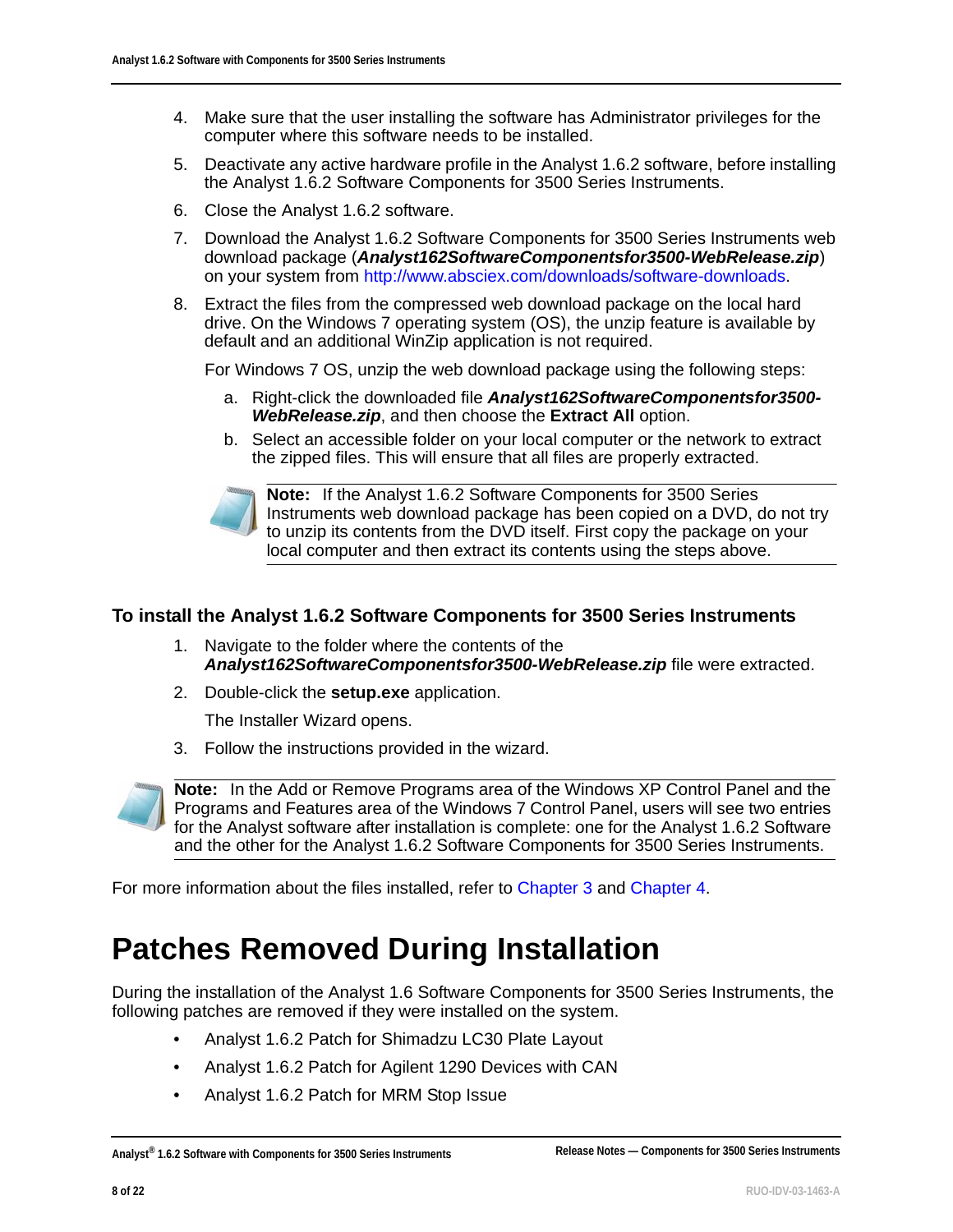- Analyst 1.6.2 Patch for Manual Tune Issue
- Analyst 1.6.2 Patch for Polarity Switching Issue
- Analyst 1.6.2 Patch for UPN Name
- Analyst 1.6.2 Patch for Express View
- Analyst 1.6.2 Patch for Shimadzu Control Racks
- Analyst 1.6.2 Patch for Quick Quant Issue
- Analyst 1.6.2 Patch for MS3 Methods with SelexION
- Analyst 1.6.2 Patch for Peak Review Issue
- Analyst 1.6.2 Patch for Peak Hopping Issue

Where applicable, the functionality of these patches has been incorporated into the Analyst 1.6.2 Software Components for 3500 Series of Instruments.

## <span id="page-8-0"></span>**Remove the Analyst 1.6.2 Software Components for 3500 Series Instruments**

- 1. Deactivate the hardware profile and then close the Analyst software.
- 2. Restart the computer.
- 3. Using the Add or Remove Programs utility in the Windows XP Control Panel or the Programs and Features utility in the Windows 7 Control Panel, click **Remove** for the Analyst 1.6.2 Software Components for 3500 Series Instruments.

The uninstall wizard starts.

After the Analyst 1.6.2 Software Components for 3500 Series Instruments is removed, the software returns to the Analyst 1.6.2 Software level. For more information, refer to [Chapter 3](#page-14-5) and [Chapter 4.](#page-16-1)

You will need to re-install all the patches that were available on your system and were removed during the installation of the Analyst 1.6.2 Software Components for 3500 Series Instruments. To view the list of patches that are removed, refer to [Patches Removed During Installation on page 8.](#page-7-0)

## <span id="page-8-1"></span>**New System Features**

These features are in addition to the features and enhancements listed in the Analyst 1.6.2 software release notes.

#### **Support for the AB SCIEX Triple Quad 3500 LC/MS/MS system**

The Analyst 1.6.2 Software Components for 3500 Series Instruments adds support for the AB SCIEX Triple Quad™ 3500 LC/MS/MS system.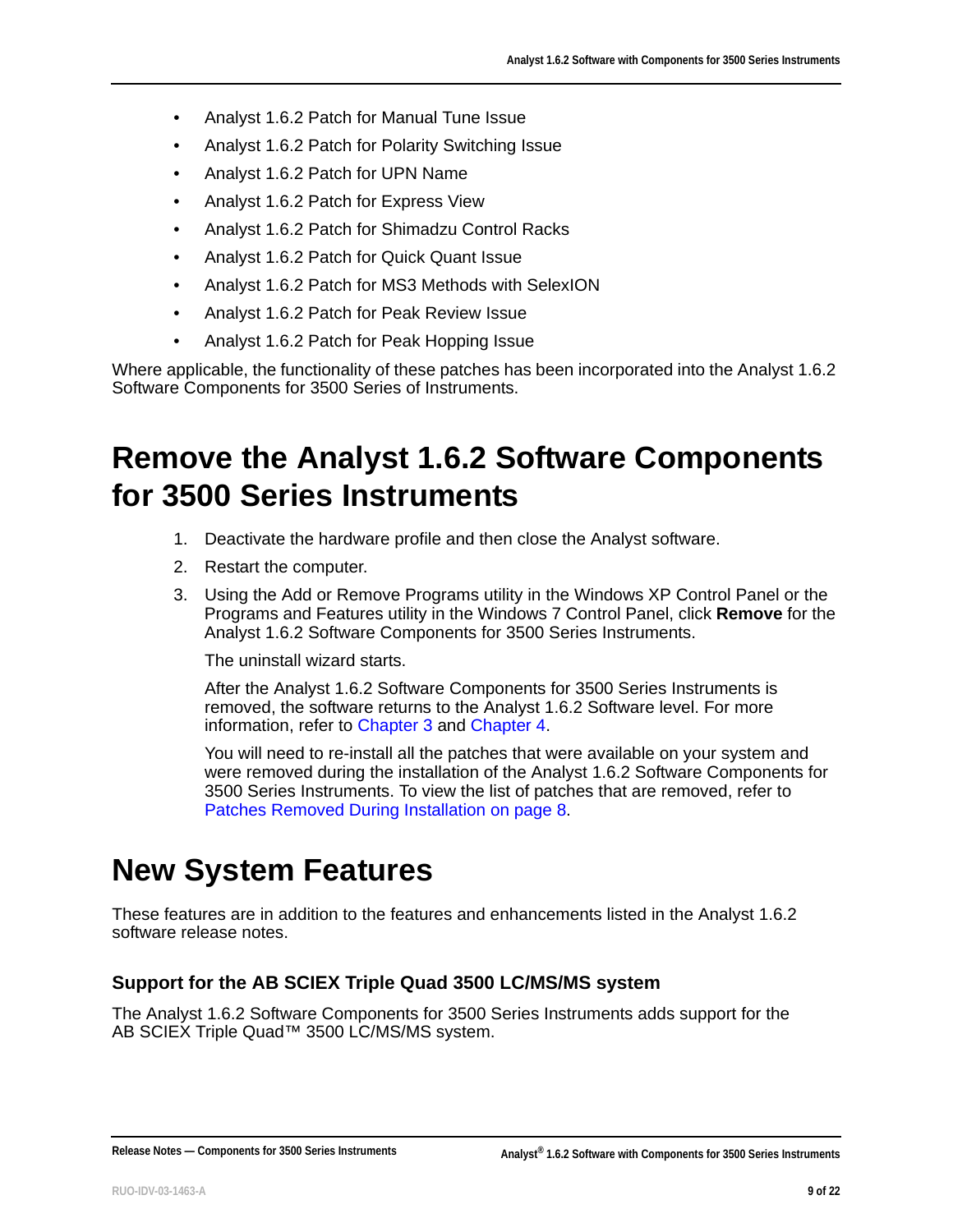#### **Method Converter updated for AB SCIEX Triple Quad 3500 series instruments**

The Method Converter tool has been updated to allow conversion of existing methods to be used with the AB SCIEX Triple Quad 3500 LC/MS/MS system.

#### **Documentation Changes**

#### **Combined the Automatic Optimization and Manual Optimization Tutorials in the 3500 Series of Instruments System User Guide**

The contents of the Automatic Optimization and Manual Compound Optimization Tutorials specific to the 3500 series instruments are now added to the 3500 Series of Instruments System User Guide.

#### **Hardware documentation is now available on the 3500 Customer Reference DVD**

The AB SCIEX Triple Quad™ 3500 Instruments System User Guide and the AB SCIEX Triple Quad™ 3500 Systems Qualified Maintenance Person Guide are now available on the 3500 Customer Reference DVD and are not installed with the Analyst software.

## <span id="page-9-0"></span>**Fixed Issues**

#### **Analyst 1.6.2 users were unable to log into the Analyst software if their UPN name was shorter than their SAM name**

In the Analyst 1.6.2 software, if a user's UPN name (user@domain) was shorter than their SAM name (Domain\UserName), they were unable to log into the Analyst Software, even if the user was added to the Analyst Security database. This issue has been addressed in this component software. (JIRA AN-116)

#### **The Standard Control rack for the Shimadzu SIL-20A HT autosampler was incorrectly numerated**

In the Analyst 1.6.2 software, the control rack for the Shimadzu SIL-20A HT autosampler was incorrectly numerated, leading to users being unable to control the wash vials on the side of the rack. This issue has been addressed in this component software. (AN-344)

#### **Quick Quant was not usable if users did not have Delete permissions in Windows**

In the Analyst 1.6.2 software, users who did not have Delete permissions granted through Windows were unable to use Quick Quant. This issue has been addressed in this component software. (AN-309).

### <span id="page-9-1"></span>**Known Issues and Limitations**

There are no new Known Issues or Limitations introduced in this software release.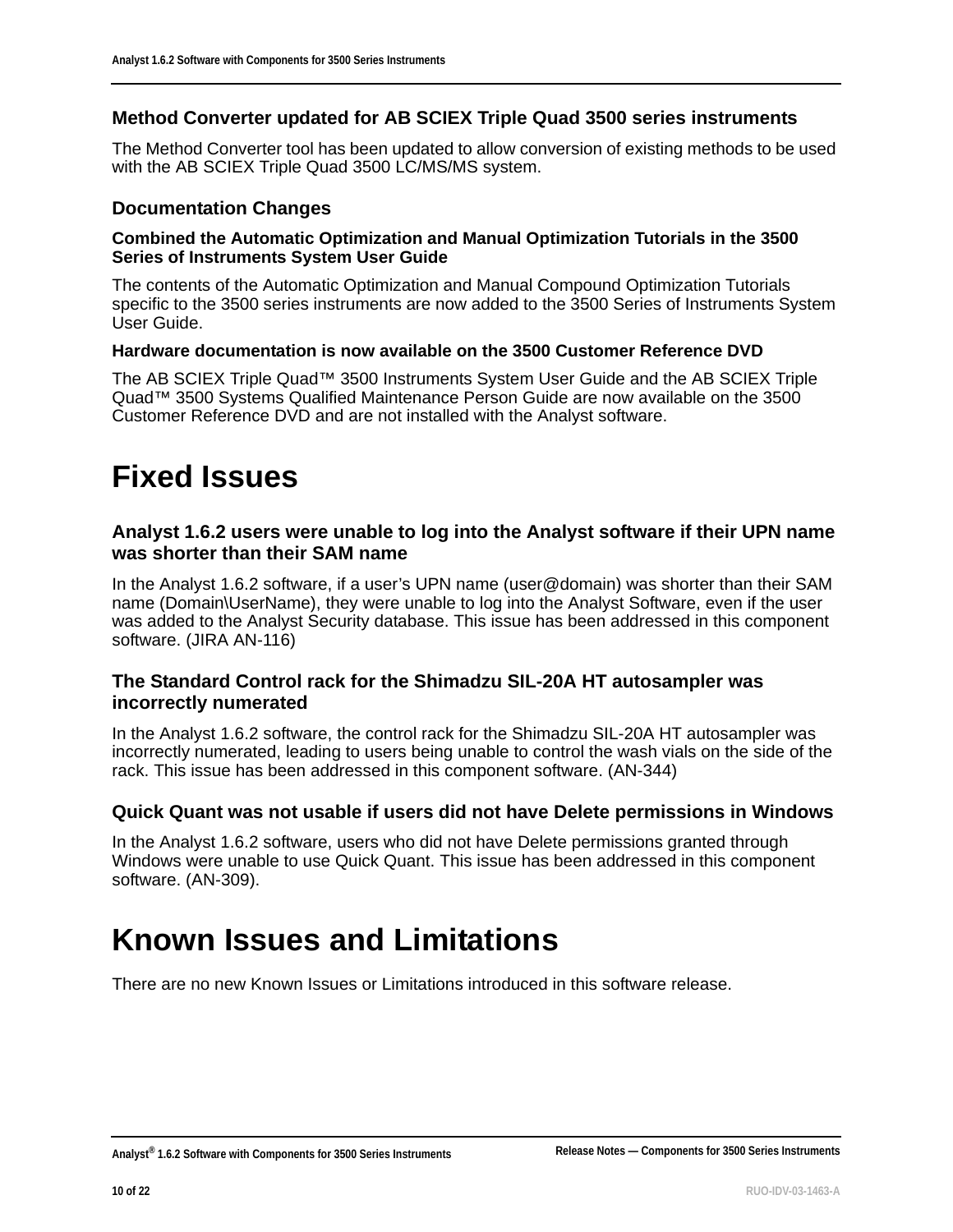## <span id="page-10-0"></span>**Common Questions**

To obtain answers to questions about any of our products, to report problems, or to suggest improvements, please visit http://www.absciex.com. For on-site service, support, and training, contact the local AB SCIEX sales representative or FSE.

#### **Does the installer replace existing files?**

Yes. The Analyst 1.6.2 Software Components for 3500 Series Instruments replaces files described in [Chapter 3.](#page-14-5)

#### **Has the Analyst 1.6.2 Software Components for 3500 Series Instruments undergone any testing?**

Yes. The Analyst 1.6.2 Software Components for 3500 Series Instruments has undergone formal testing through our Software Verification group and meets the requirements for release.

#### **How can I tell if the Analyst 1.6.2 Software Components for 3500 Series Instruments has already been installed?**

Open the Add or Remove Programs utility in the Windows XP Control Panel or the Programs and Features utility in the Windows 7 Control Panel. If Analyst 1.6.2 Software Components for 3500 Series Instruments is displayed in the list of currently installed programs, then it indicates that the Component for 3500 Series Instruments has already been installed.

#### **Can the Analyst 1.6.2 Software Components for 3500 Series Instruments be removed?**

Yes. The Analyst 1.6.2 Software Components for 3500 Series Instruments can be removed. Files from the Analyst Data folder are not removed from the system. Removing the Analyst 1.6.2 Software Components for 3500 Series Instruments will return the computer to its previous Analyst 1.6.2 software installation. However, the 3500 series of instruments cannot be used, and data cannot be processed without the Analyst 1.6.2 Software Components for 3500 Series Instruments.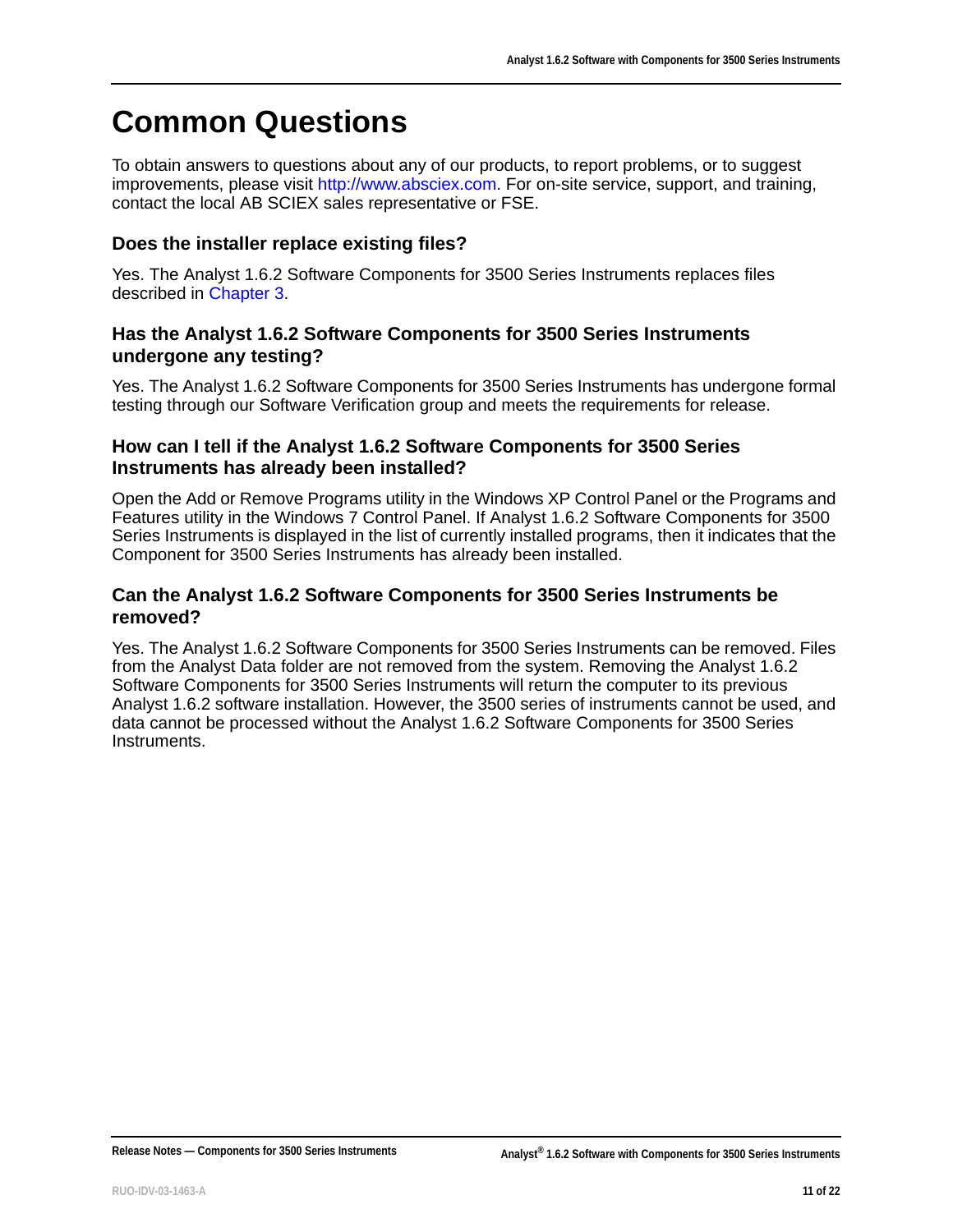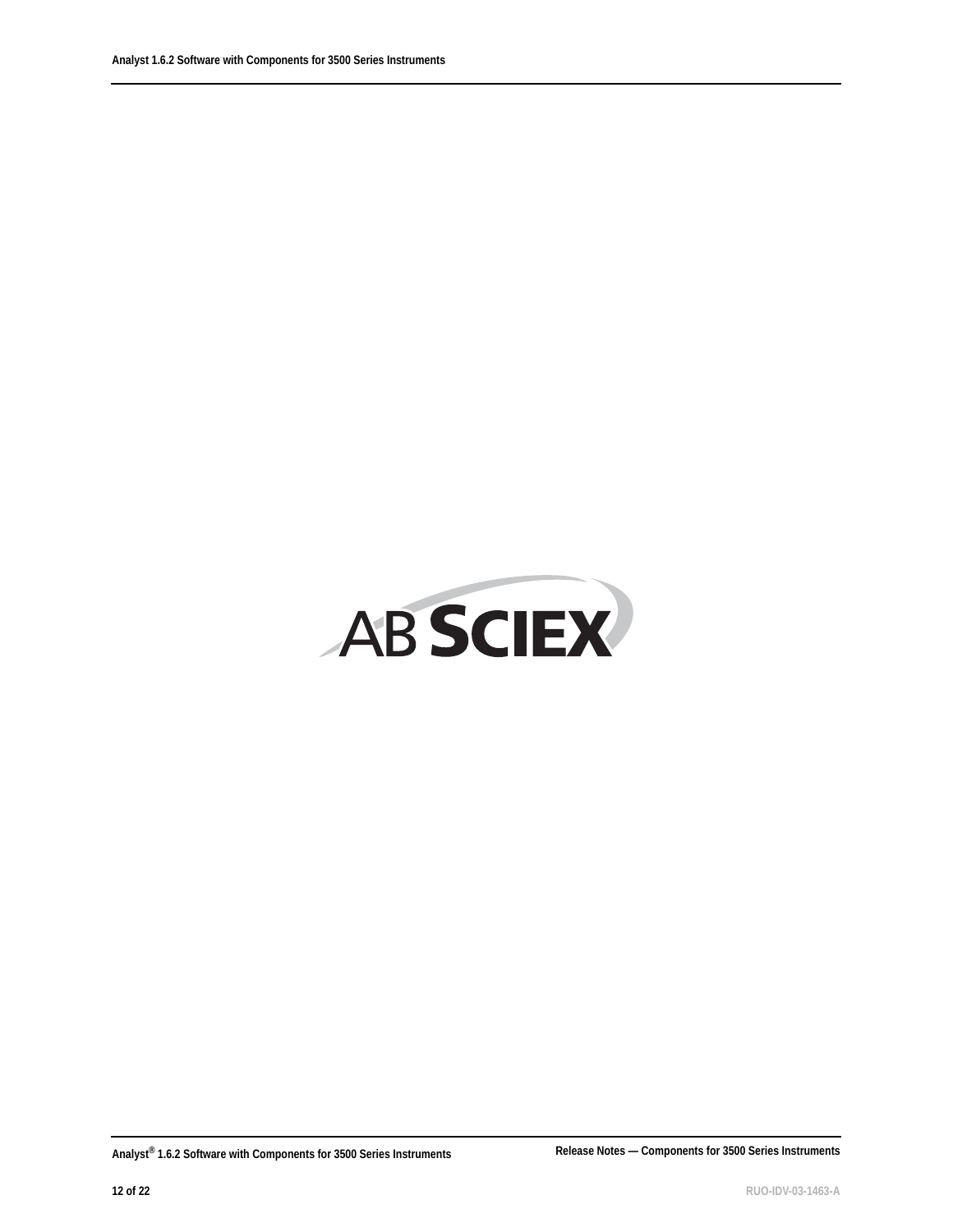<span id="page-12-0"></span>The Analyst $^{\circledR}$  1.6.2 Software with Components for 3500 Series Instruments supports the same peripheral devices and the firmware versions that were supported by the Analyst 1.6.2 Software. For more information, refer to the *Analyst Software Installation Guide* for the Analyst 1.6.2 Software.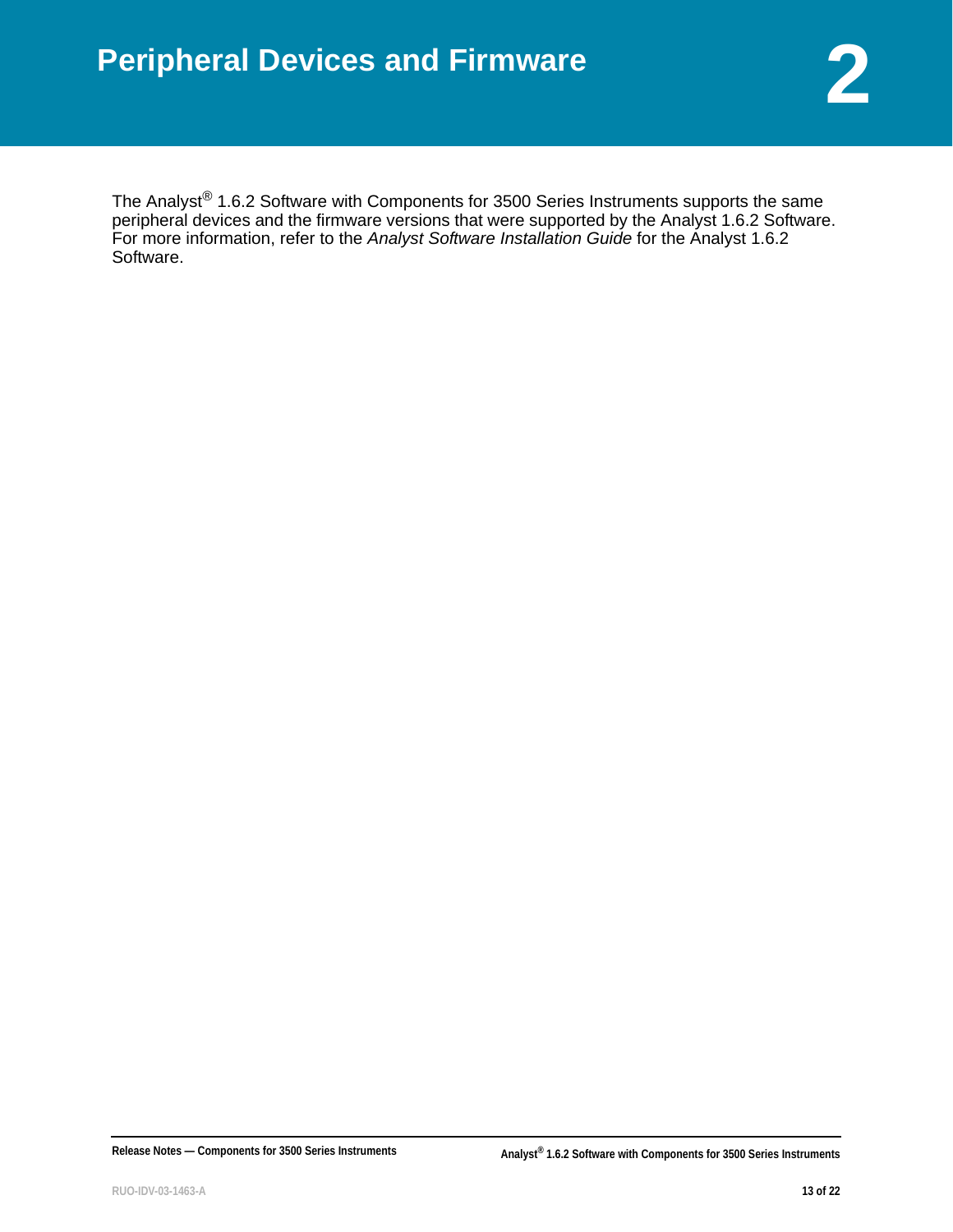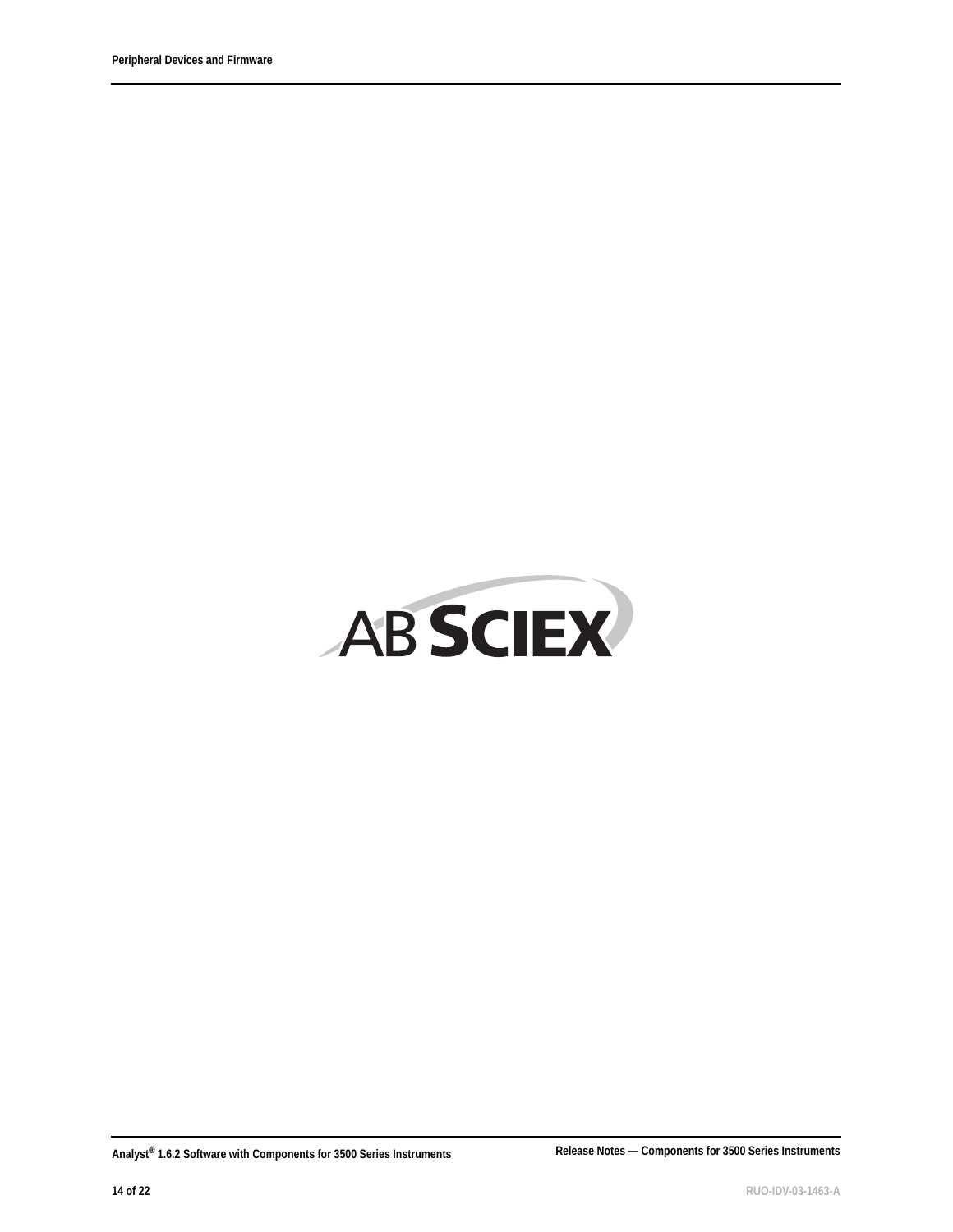<span id="page-14-5"></span><span id="page-14-0"></span>The Analyst<sup>®</sup> 1.6.2 Software Components for 3500 Series Instruments installer adds some new files and updates some existing files on the system.



**Note:** If any of the files to be replaced are in use, then the installer will show a message indicating which files are locked and ask the user to stop the services manually. Setup will then exit.

# <span id="page-14-1"></span>**Instrument Files**

The following **new** files have been added. (**new**, will be deleted after the component is removed) Analyst Data\Projects\API Instrument\Instrument Data

• InstrumentDataTripleQuad3500.ins

Analyst Data\Projects\API Instrument\Parameter Settings

• ParamSettingsTripleQuad3500.psf

# <span id="page-14-2"></span>**Application Files**

- Program Files\Analyst folder: (*updated* .dll, .exe, or .ocx files)
	- .dll, .ocx, .exes files in Program Files\Analyst\Bin (refer to [Chapter 4](#page-16-1))

# <span id="page-14-3"></span>**Firmware Files**

The following **new** files have been added. (**new**, will be deleted after the component is removed)

- Program Files\Analyst\Simulation (*Windows XP or Windows 7, 32-bit operating system*) or Program Files (x86)\Analyst\Simulation (*Windows 7, 64-bit operating system*)
	- FWTripleQuad3500.sim
- Program Files\Analyst\Firmware (*Windows XP or Windows 7, 32-bit operating system*) or Program Files (x86)\Analyst\Firmware (*Windows 7, 64-bit operating system*)
	- PIL1500
	- FWTripleQuad3500R10.fw

# <span id="page-14-4"></span>**Methods**

The following **new** file has been added. (**new**, will be deleted after the component is removed) Analyst Data\Projects\API Instrument\Instrument Optimization\methods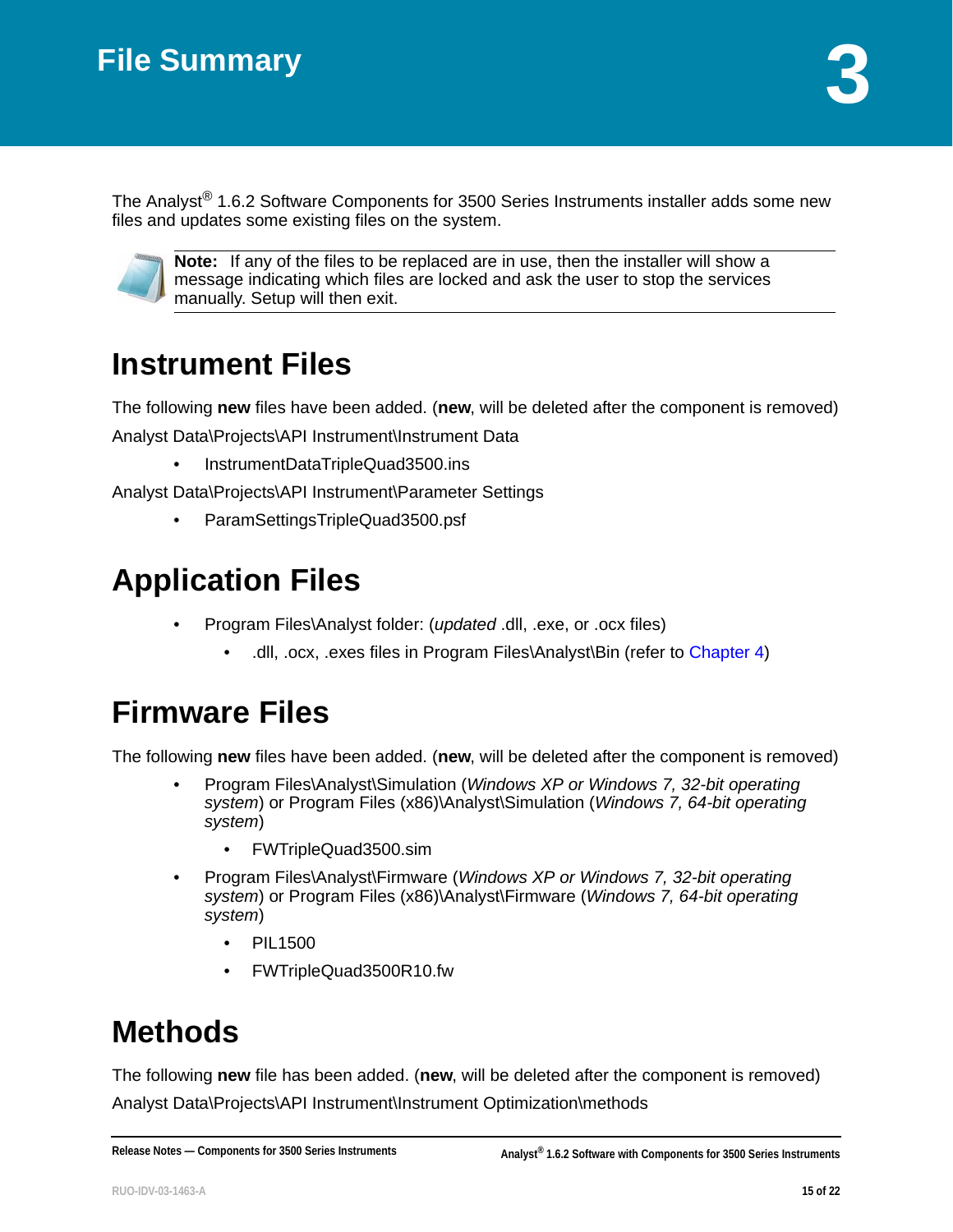• autoAPI35QuadCAL.dam

# <span id="page-15-0"></span>**Settings**

The following **new** files have been added. (**new**, will be deleted after the component is removed) Analyst Data\Projects\API Instrument\Instrument Optimization\settings

- API35.NEG.PPG.csv
- API35.NEG.PPG3000.csv
- API35.POS.PPG.csv
- API35.POS.PPG3000.csv

# <span id="page-15-1"></span>**Scripts**

Program Files\Analyst\Scripts\Convert Methods (*Windows XP or Windows 7, 32-bit operating system*) or Program Files (x86)\Analyst\Scripts\Convert Methods (*Windows 7, 64-bit operating system*)

• Convert Methods Setup.exe (*updated*)

## <span id="page-15-2"></span>**Documentation Files**

Program Files\Analyst\Help (*Windows XP or Windows 7, 32-bit operating system*) or Program Files (x86)\Analyst\Help (*Windows 7, 64-bit operating system*)

- Release Notes Components for 3500 Series Instruments.pdf (**new**)
- Analyst Help.chm (*updated*)

Program Files\Analyst\Help\Tutorials (*Windows XP or Windows 7, 32-bit operating system*) or Program Files (x86)\Analyst\Tutorials (*Windows 7, 64-bit operating system*)

- an-ida-en.pdf *(updated)*
- an-smrm-en.pdf *(updated)*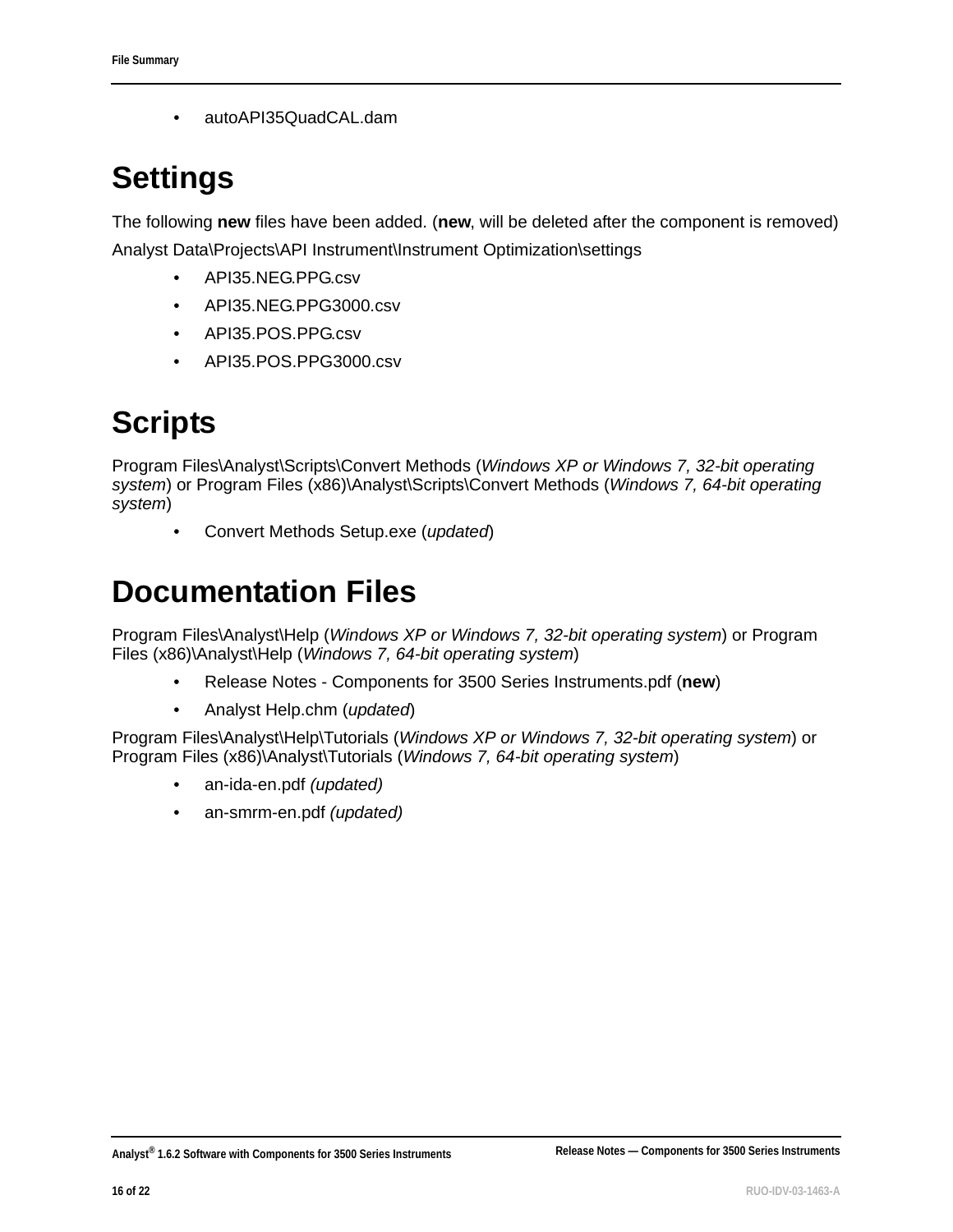<span id="page-16-1"></span><span id="page-16-0"></span>Table 4-1 lists the files that are updated in the Analyst\bin folder.

#### **Table 4-1 Updated Files**

| AACAuditTrail.dll                       | Altova.dll<br>$\bullet$                      |
|-----------------------------------------|----------------------------------------------|
| • AAO.dll                               | Altovaxml.dll<br>$\bullet$                   |
| AAOBatch.dll                            | Analyst.exe<br>$\bullet$                     |
| AAOBatchps.dll                          | AnalystJList.dll                             |
| AAOps.dll                               | AnalystLauncher.exe                          |
| AAORemote.exe                           | AnalystScriptDir.dll                         |
| AAORemoteps.dll                         | AnalystService.dll<br>$\bullet$              |
| • AAOService.dll                        | AnalystService.exe<br>$\bullet$              |
| AAOServiceps.dll                        | AnalystServiceps.dll<br>$\bullet$            |
| AccessScanMetaDataObject.dll            | ArithmeticScanEngine.dll<br>٠                |
| AcqMethodBrowser.ocx                    | ArithmeticWizard.dll<br>٠                    |
| AcqMethodContainer.ocx                  | ASViewerCTCPAL.dll<br>$\bullet$              |
| AcqMethodDir.dll                        | AuditTrailCommon.dll<br>$\bullet$            |
| AcqMethodDirps.dll                      | AuditTrailManagerCtrl.ocx                    |
| AcqMethodEditor.ocx                     | AuditTrailManagerDir.dll<br>$\bullet$        |
| AcqMethodSvr.dll                        | AuditTrailServer.dll<br>$\bullet$            |
| AcqMethodSvrps.dll                      | • AutomatonDataObjects.dll                   |
| AcqMethodTimedEvents.dll                | AutomatonDataObjectsps.dll                   |
| ADCMethodEditor.ocx                     | AutomatonSvr.dll<br>$\bullet$                |
| • ADCMethodSvr.dll                      | AutomatonSvrps.dll<br>٠                      |
| ADCMethodSvrps.dll                      | AutomatonUtils.dll<br>$\bullet$              |
| AdminConsole.dll                        | AutosamplerAddIn.exe<br>$\bullet$            |
| • Administrator Console.msc             | AutosamplerDatabase.dll<br>٠                 |
| Agilent1100DTMethodEditor.dll           | AutosamplerDB.adb<br>٠                       |
| Agilent1100DTMethodSvr.dll              | AutosamplerDBServer.adb<br>$\bullet$         |
| AgilentFileTransEngine.dll<br>$\bullet$ | • AutoSamplerMethodSvr.dll                   |
| AgilentTranslator.dll                   | AutoSamplerMethodSvrps.dll                   |
| AgtMSMethodEditor.ocx                   | • AutosamplerSelect.dll                      |
| AgtMSMethodSvr.dll<br>٠                 | AutosamplerUISelect.ocx<br>٠                 |
| AgtMSMethodSvrps.dll<br>$\bullet$       | AutosamplerViewer.ocx<br>٠                   |
| BatchDir.dll                            | AutoTune- Instrument Tuning.exe<br>$\bullet$ |
| BatchDirps.dll                          | BatchImportExportps.dll<br>٠                 |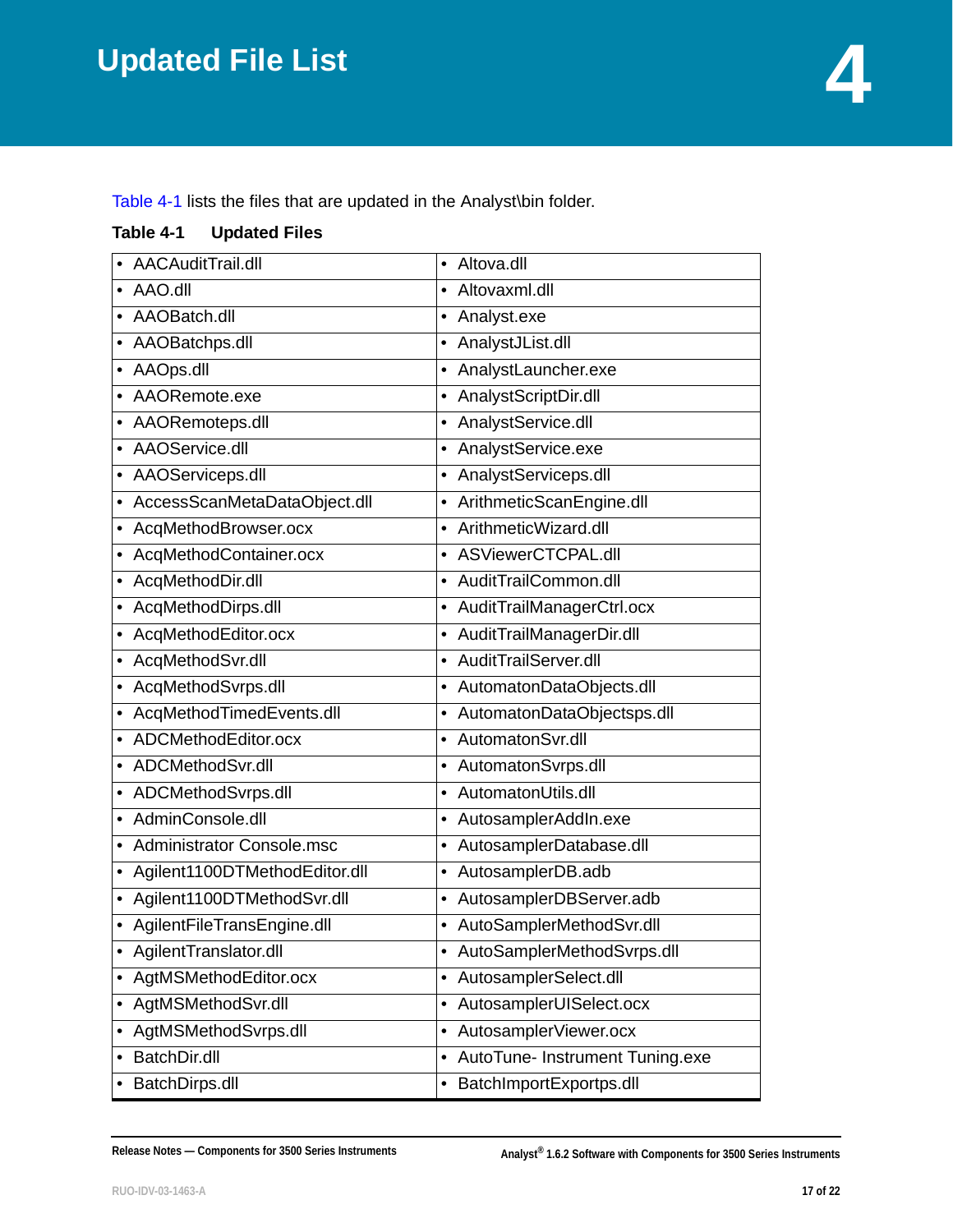| BatchEditor.ocx            | BatchSvr.dll<br>$\bullet$          |
|----------------------------|------------------------------------|
| BatchExpress.dll           | BatchSvrps.dll<br>$\bullet$        |
| BatchImportExport.dll      | <b>BuildUtils.dll</b><br>$\bullet$ |
| Calibration Table.dll      | CSASSHEnduranceps.dll              |
| CalibrationTableps.dll     | CSCOHP1100co.dll<br>$\bullet$      |
| ColumnOvenMethodSvr.dll    | CSCOHP1100cops.dll<br>$\bullet$    |
| ColumnOvenMethodSvrps.dll  | CSCOPE200co.dll<br>$\bullet$       |
| ComponentManager.dll       | CSCOPE200cops.dll<br>$\bullet$     |
| ComponentManagerps.dll     | CSDTAgilent1100.dll<br>$\bullet$   |
| CompoundDBDetails.ocx      | <b>CSISLCPUltimate.dll</b>         |
| CompoundDBEditor.ocx       | <b>CSISLCPUltimateps.dll</b>       |
| CompoundDBObjects.dll<br>٠ | CSISShimadzu.dll<br>$\bullet$      |
| CompoundLibEngine.dll      | CSMSMassSpec.dll<br>$\bullet$      |
| CompoundLibUI.dll          | CSMSMassSpecps.dll<br>$\bullet$    |
| CreateMRMTransitions.dll   | CSPUHarvard.dll<br>$\bullet$       |
| <b>CSADConverter.dll</b>   | • CSPUHarvardps.dll                |
| CSADConverterps.dll        | CSPUHP1100pump.dll<br>$\bullet$    |
| CSASCTCPALv2.dll           | • CSPUHP1100pumpps.dll             |
| CSASCTCPALv2ps.dll         | CSPUPE200lc.dll<br>$\bullet$       |
| CSASGilson215.dll          | CSPUPE200lcps.dll<br>$\bullet$     |
| CSASGilson215ps.dll        | CSVAValco.dll<br>$\bullet$         |
| CSASGilson233.dll          | CSVAValcops.dll                    |
| CSASGilson233ps.dll        | CS_Genericps.dll<br>$\bullet$      |
| CSASHP1100as.dll           | CS_VendorApp.dll<br>$\bullet$      |
| CSASHP1100asps.dll         | • CS_VendorAppps.dll               |
| <b>CSASLCPFamos.dll</b>    | CTCPALUIWrapper.dll<br>$\bullet$   |
| <b>CSASLCPFamosps.dll</b>  | CTCPALV2asMethodEditor.ocx         |
| CSASPE200as.dll            | • CTCPALV2asMethodSvr.dll          |
| CSASPE200asps.dll          | • CTCPALV2asMethodSvrps.dll        |
| <b>CSASSHEndurance.dll</b> | CustomLogger.dll<br>$\bullet$      |
| DataGrid.ocx               | DAMPrefs.dll<br>$\bullet$          |
| DataList.ocx               | DDDTAgilent1100.dll<br>$\bullet$   |
| DataMan.dll                | DDDTAgilent1100ps.dll<br>$\bullet$ |
| DataManps.dll<br>٠         | DDEMethodSvr.dll<br>$\bullet$      |
| DBManager.dll<br>٠         | DDISLCPUltimate.dll<br>$\bullet$   |
| DDADConverter.dll          | DDISLCPUltimateps.dll<br>$\bullet$ |
| • DDADConverterps.dll      | DDISShimadzu.dll<br>$\bullet$      |

**Analyst® 1.6.2 Software with Components for 3500 Series Instruments Release Notes — Components for 3500 Series Instruments**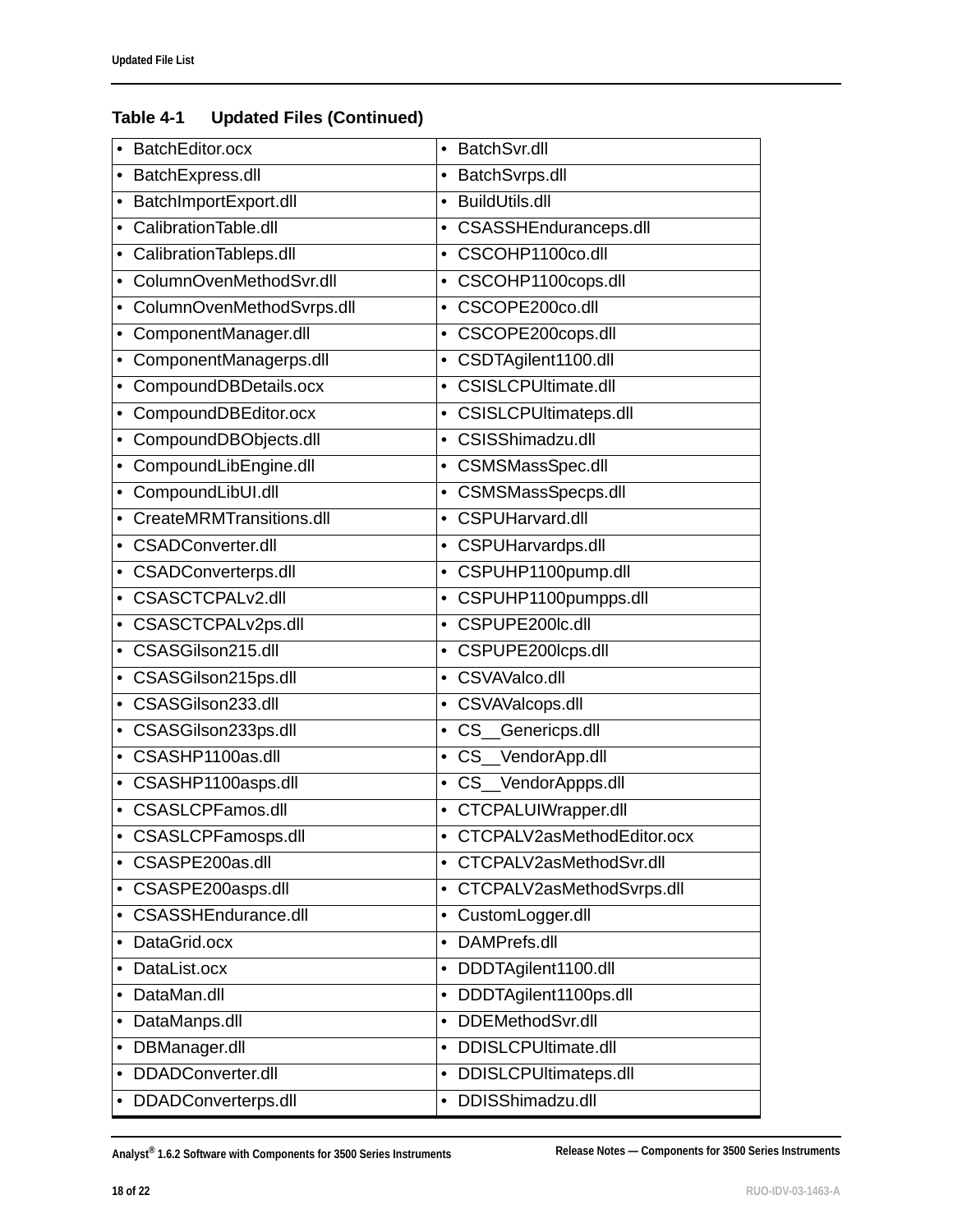| • DDASCTCPALv2.dll                   | • DDISShimadzups.dll                |
|--------------------------------------|-------------------------------------|
| • DDASCTCPALv2ps.dll                 | DDMaldi.dll<br>$\bullet$            |
| • DDASGilson215.dll                  | • DDMaldips.dll                     |
| • DDASGilson215ps.dll                | DDMSMassSpec.dll                    |
| DDASGilson233.dll                    | DDMSMassSpecps.dll<br>$\bullet$     |
| • DDASGilson233ps.dll                | DDPUHarvard.dll<br>٠                |
| DDASHP1100as.dll                     | DDPUHarvardps.dll                   |
| • DDASHP1100asps.dll                 | DDPUHP1100pump.dll<br>$\bullet$     |
| • DDASLCPFamos.dll                   | DDPUHP1100pumpps.dll<br>$\bullet$   |
| • DDASLCPFamosps.dll                 | DDPUPE200lc.dll<br>$\bullet$        |
| DDASPE200as.dll                      | DDPUPE200lcps.dll<br>٠              |
| • DDASPE200asps.dll                  | • DDVAValco.dll                     |
| • DDASSHEndurance.dll                | · DDVAValcops.dll                   |
| • DDASSHEnduranceps.dll              | DD_Genericps.dll<br>$\bullet$       |
| • DDCOHP1100co.dll                   | • DD_VendorApp.dll                  |
| • DDCOHP1100cops.dll                 | _VendorAppps.dll<br>DD.<br>٠        |
| DDCOPE200co.dll                      | • DeviceMethodps.dll                |
| • DDCOPE200cops.dll                  | DFTTracker.exe<br>$\bullet$         |
| • EditControl.ocx                    | DisplayMeter.dll<br>٠               |
| • ElementalCompositionCalculator.ocx | ExploreDataObjects.dll<br>$\bullet$ |
| • ElementalTargetCalculator.ocx      | ExploreDataObjectsps.dll<br>٠       |
| • EnduranceASMethodEditor.ocx        | ExploreDir.dll<br>٠                 |
| • EnduranceASMethodSvr.dll           | ExploreDirps.dll<br>٠               |
| • EnduranceASMethodSvrps.dll         | ExploreHistory.dll<br>٠             |
| • EngineUtilities.dll                | • ExplorePrefs.dll                  |
| • EventLogger.dll                    | ExploreVBUtils.dll<br>$\bullet$     |
| FamosAsMethodEditor.dll              | ExpressViewPlate.ocx                |
| FamosAsMethodServer.dll              | FileManager.dll<br>$\bullet$        |
| FFTDataProcessor.dll                 | FileManagerps.dll<br>٠              |
| FIAOptimizer.dll                     | FMStructStg.dll<br>$\bullet$        |
| FileBundler.exe                      | FMWIFFCompDocNTDriver.dll<br>٠      |
| GaussianPeakFinder.dll               | FragmentPredication.ocx<br>٠        |
| Gilson215asMethodEditor.ocx          | GilsonXYZ.dll<br>$\bullet$          |
| Gilson233asMethodEditor.ocx          | GraphControl.ocx<br>٠               |
| HCE.dll                              | GraphStatusControl.ocx<br>$\bullet$ |
| • HP1100asMethodEditor.ocx           | HP1100lcMethodEditor.ocx<br>٠       |
| • HP1100asMethodSvr.dll              | HWConfigurationMgr.dll<br>٠         |

**Release Notes — Components for 3500 Series Instruments Analyst® 1.6.2 Software with Components for 3500 Series Instruments**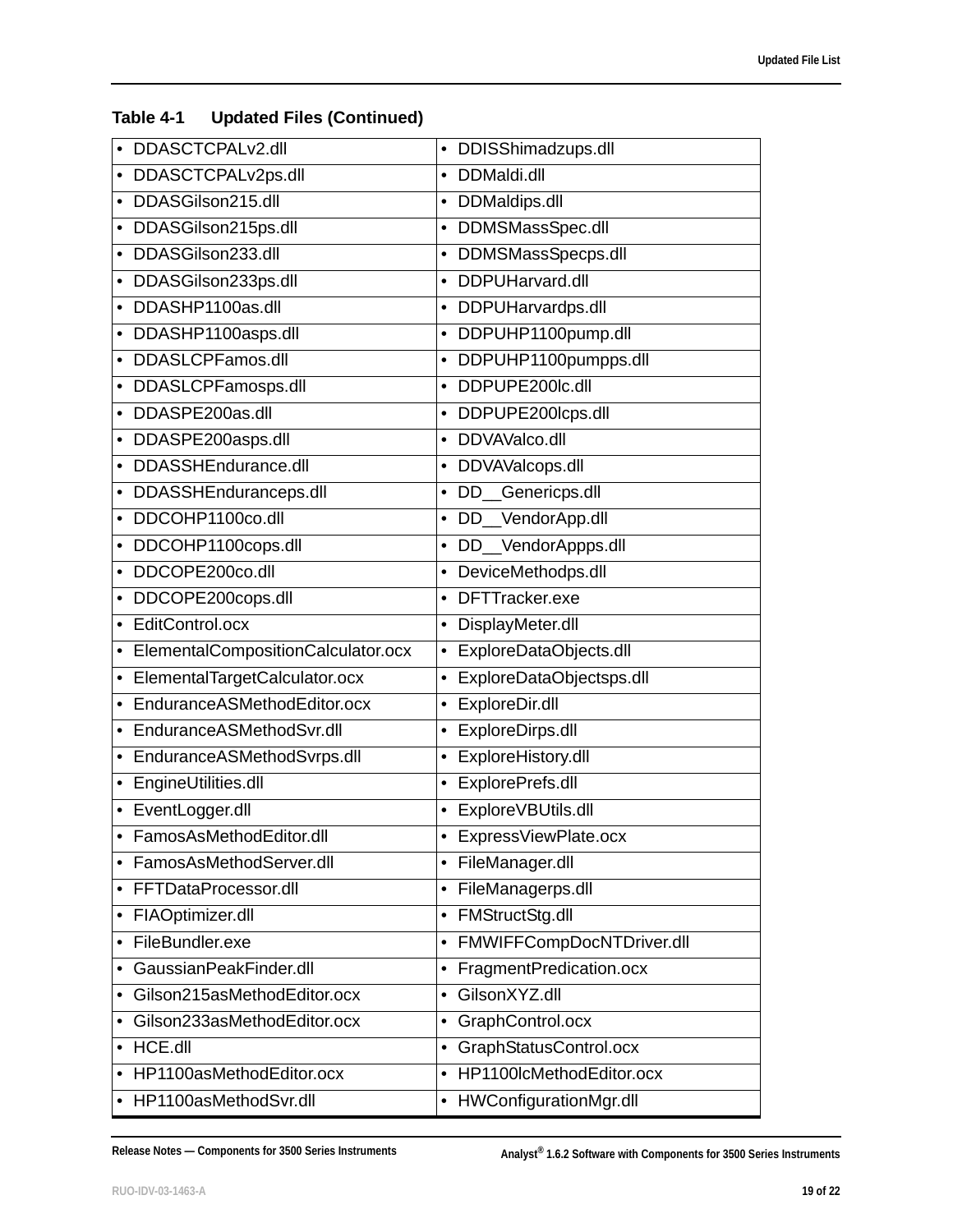| • HP1100asMethodSvrps.dll            | • HWProfileSvr.dll                   |
|--------------------------------------|--------------------------------------|
| HP1100coMethodEditor.ocx             | HypermassCalculator.ocx<br>$\bullet$ |
| IDAMethodSvr.dll                     | • IDAExplorer.dll                    |
| IDAMethodSvrps.dll                   | InstrumentAuditTrail.dll             |
| IDASetupWizard.dll<br>$\bullet$      | InstrumentData.dll<br>$\bullet$      |
| ethernet.dll<br>ID                   | • InstrumentDataps.dll               |
| gpib.dll<br>ID<br>$\bullet$          | IonEnhanceSetup.exe<br>$\bullet$     |
| sc.dll<br>ID                         | isadmin.dll<br>$\bullet$             |
| serial.dll<br>ID                     | · IsotopicDistributionCalculator.ocx |
| LCPumpMethodSvr.dll                  | • LibUI.dll                          |
| LCPumpMethodSvrps.dll<br>$\bullet$   | • LibUtils.dll                       |
| LibSearchEngine.dll                  | • LIMSCommunication.dll              |
| MassCalibReport.ocx                  | • MMSecurityps.dll                   |
| MassPropertyCalculator.ocx           | msmethodeditor.ocx                   |
| messages.dll                         | MSMethodSvr.dll                      |
| MMSecurity.dll                       | • MSMethodSvrps.dll                  |
| NetCDFTranslator.dll                 | • NetWorkSync.exe                    |
| PaneManager.ocx                      | · PD sc.dll                          |
| ParamAccessData.dll                  | · PD SCAP.dll                        |
| ParamAccessDataps.dll                | PD_scapSimulate.dll<br>$\bullet$     |
| ParamAccessList.dll                  | · PD scSimulate.dll                  |
| ParamAccessListps.dll                | · PD tfss03.dll                      |
| ParameterSvr.dll<br>$\bullet$        | · PD ValcoValveSim.dll               |
| ParameterSvrps.dll                   | • PE200asMethodEditor.ocx            |
| • ParamSettings.dll                  | • PE200coMethodEditor.ocx            |
| ParamSettingsEditor.dll<br>$\bullet$ | • PE200lcMethodEditor.ocx            |
| ParamSettingsEditorps.dll            | PeakDetectionModule.dll              |
| ParamSettingsps.dll                  | • PeakDetectionModuleps.dll          |
| ParamSettingsSvr.dll<br>٠            | • PeakFinderFactory.dll              |
| ParamSettingsSvrps.dll               | PeakListModule.dll<br>$\bullet$      |
| ADConverterSim.dll<br>PD.<br>٠       | PeakProcessors.dll<br>$\bullet$      |
| ASCII.dll<br><b>PD</b>               | PeakProcessorsps.dll<br>$\bullet$    |
| ASGilson215Sim.dll<br>PD.            | Peak_Finder4.dll<br>$\bullet$        |
| ASGilson233Sim.dll<br>PD             | Peak_Finder4ps.dll<br>$\bullet$      |
| ASHP1100Sim.dll<br><b>PD</b>         | Peak_Finder5.dll<br>$\bullet$        |
| ASPE200Sim.dll<br><b>PD</b>          | <b>PEIUtils.dll</b><br>$\bullet$     |
| COHP1100Sim.dll<br>PD<br>٠           | • PersistWiffStgps.dll               |

**Analyst® 1.6.2 Software with Components for 3500 Series Instruments Release Notes — Components for 3500 Series Instruments**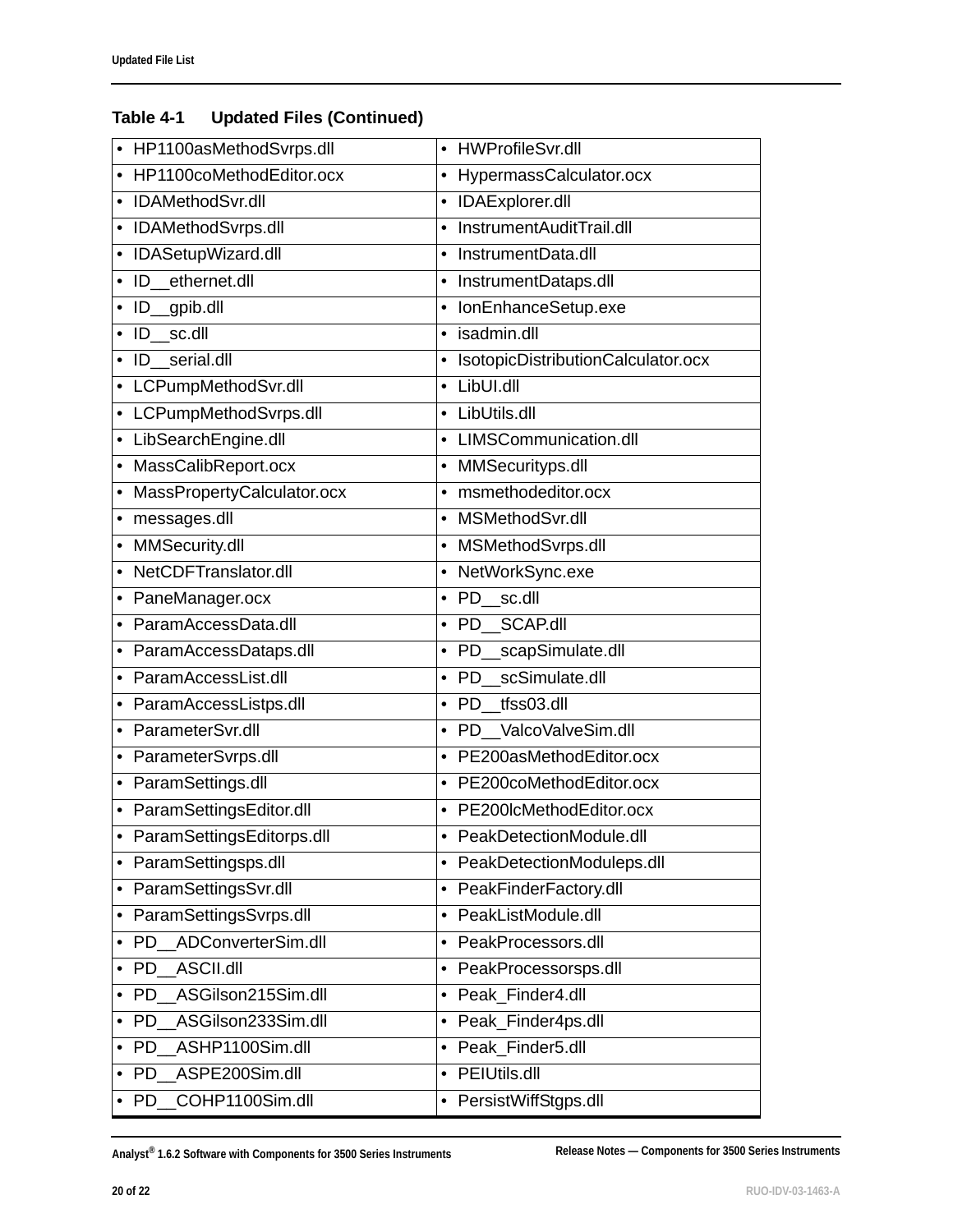| COPE200Sim.dll<br><b>PD</b>         | • PingLib.dll                            |
|-------------------------------------|------------------------------------------|
| DTAgilent1100Sim.dll<br><b>PD</b>   | ProjectAuditTrail.dll<br>$\bullet$       |
| PD GSIOC.dll<br>$\bullet$           | ProjectFront.dll<br>$\bullet$            |
| HVSyringePumpSim.dll<br><b>PD</b>   | ProjectManager.dll                       |
| PD_licop.dll                        | ProjectManagerps.dll<br>$\bullet$        |
| PUHP1100Sim.dll<br>$\bullet$ PD     | ProtocolDir.dll<br>$\bullet$             |
| PUPE200Sim.dll<br><b>PD</b>         | ProtocolGeneratorCore.ocx<br>$\bullet$   |
| QuanMethodProjectps.dll             | QuantPoet.dll<br>$\bullet$               |
| QuantAuditTrail.dll                 | QuantRT.ocx<br>$\bullet$                 |
| QuantAuditViewer.ocx                | QuantSettings.dll<br>$\bullet$           |
| QuantCalibration.ocx                | QuantStatistics.ocx                      |
| QuantDir.dll                        | • QuantWizard.dll                        |
| QuantFullMethodEditor.ocx           | QueueDir.dll<br>$\bullet$                |
| QuantIntegration.dll<br>$\bullet$   | QueueDispatcher.dll<br>$\bullet$         |
| QuantitationAuditTrail.dll          | QueueDispatcherps.dll<br>$\bullet$       |
| QuantMethod.dll                     | QueueManager.ocx<br>٠                    |
| QuantOptimizeWizard.dll             | QueueSvr.dll<br>$\bullet$                |
| QuantOptimizeWizardps.dll           | • QueueSvrps.dll                         |
| QuantPeakReview.ocx                 | ReportEngine.ocx<br>٠                    |
| • RackBuilder.exe                   | ReportEngineManager.dll<br>٠             |
| RackViewer.ocx                      | ReportEngineManagerps.dll<br>$\bullet$   |
| RackViewerTP.ocx                    | ReportTemplateEditor.ocx<br>$\bullet$    |
| • regmessages.exe                   | ResolutionTable.dll<br>$\bullet$         |
| RegTune.exe<br>$\bullet$            | ResolutionTableps.dll<br>$\bullet$       |
| ReportDir.dll<br>$\bullet$          | • ROTMan.dll                             |
| • ReportDirps.dll                   | • ROTManps.dll                           |
| SampleStatusServer.dll<br>$\bullet$ | showStat.dll                             |
| ScanMetaDataObject.dll              | StateTable.ocx<br>$\bullet$              |
| SciexAnalystBatch.dll<br>٠          | StationStatus.dll<br>٠                   |
| SciexAnalystDetailedStatus.dll<br>٠ | StatusDir.dll<br>$\bullet$               |
| SciexAnalystDeviceStatus.dll        | StatusDirps.dll<br>٠                     |
| SciexAnalystMethod.dll<br>٠         | StatusSvr.dll<br>$\bullet$               |
| SCL10AvpMethodEditor.ocx<br>٠       | StatusWindow.ocx<br>$\bullet$            |
| ScriptUtilities.dll                 | SubWiffFile.dll<br>٠                     |
| SecurityConfig.dll<br>٠             | SyncMan.dll<br>$\bullet$                 |
| SecurityConfigDir.dll<br>٠          | SyncManps.dll<br>$\bullet$               |
| SecurityGroupsDBManager.dll         | SyringePumpMethodEditor.ocx<br>$\bullet$ |

**Release Notes — Components for 3500 Series Instruments Analyst® 1.6.2 Software with Components for 3500 Series Instruments**